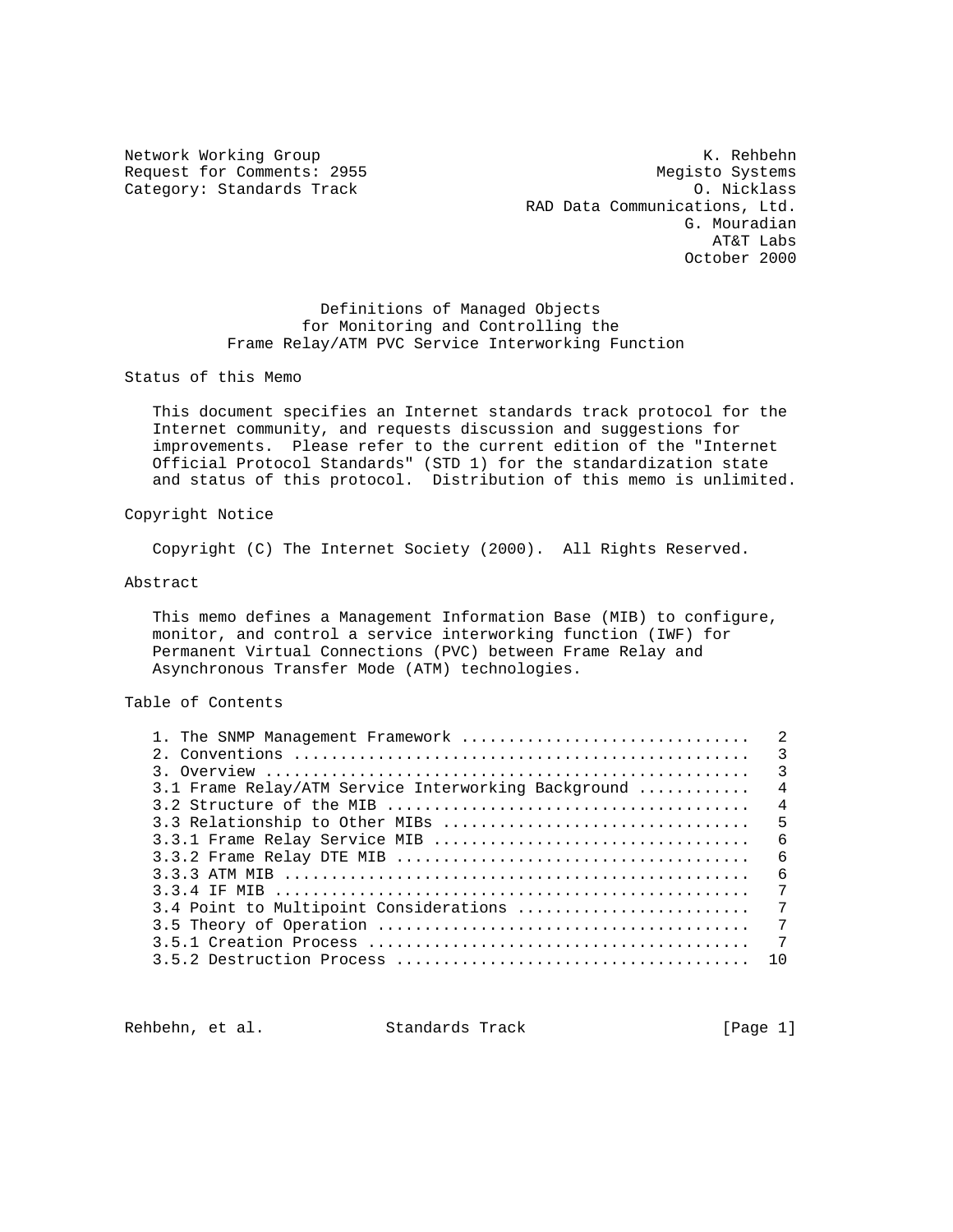|                                                             | 11  |
|-------------------------------------------------------------|-----|
|                                                             | 11  |
| 4.1 The FR/ATM PVC Service IWF Connection Group             | 13  |
| 4.2 The FR/ATM PVC Service IWF Connection Descriptor Group  | 21  |
| 5. Augmentation of ATM MIB VCL Endpoint Entry (atmVclEntry) | 27  |
| 6. Frame Relay/ATM PVC Service Interworking NOTIFICATION    | 2.9 |
|                                                             | 29  |
| 7.1 Compliance Statement For Equipment                      | 29  |
| 7.2 Compliance Statement For Service (CNM Interface)        | 30  |
|                                                             | 32  |
| 7.3.1 Basic FR/ATM IWF PVC Connection Group                 | 32  |
| 7.3.2 FR/ATM IWF PVC Connection Descriptor Group            | 32  |
| 7.3.3 ATM MIB VCL Endpoint Table Augmentation               | 33  |
|                                                             | 33  |
|                                                             | 34  |
|                                                             | 34  |
|                                                             | 36  |
|                                                             | 37  |
| 12. Intellectual Property Rights                            | 38  |
|                                                             | 39  |

1. The SNMP Management Framework

 The SNMP Management Framework presently consists of five major components:

- o An overall architecture, described in RFC 2571 [1].
- o Mechanisms for describing and naming objects and events for the purpose of management. The first version of this Structure of Management Information (SMI) is called SMIv1 and described in STD 16, RFC 1155 [2], STD 16, RFC 1212 [3] and RFC 1215 [4]. The second version, called SMIv2, is described in STD 58, RFC 2578 [5], STD 58, RFC 2579 [6] and STD 58, RFC 2580 [7].
- o Message protocols for transferring management information. The first version of the SNMP message protocol is called SNMPv1 and described in STD 15, RFC 1157 [8]. A second version of the SNMP message protocol, which is not an Internet standards track protocol, is called SNMPv2c and described in RFC 1901 [9] and RFC 1906 [10]. The third version of the message protocol is called SNMPv3 and described in RFC 1906 [10], RFC 2572 [11] and RFC 2574 [12].

Rehbehn, et al. Standards Track [Page 2]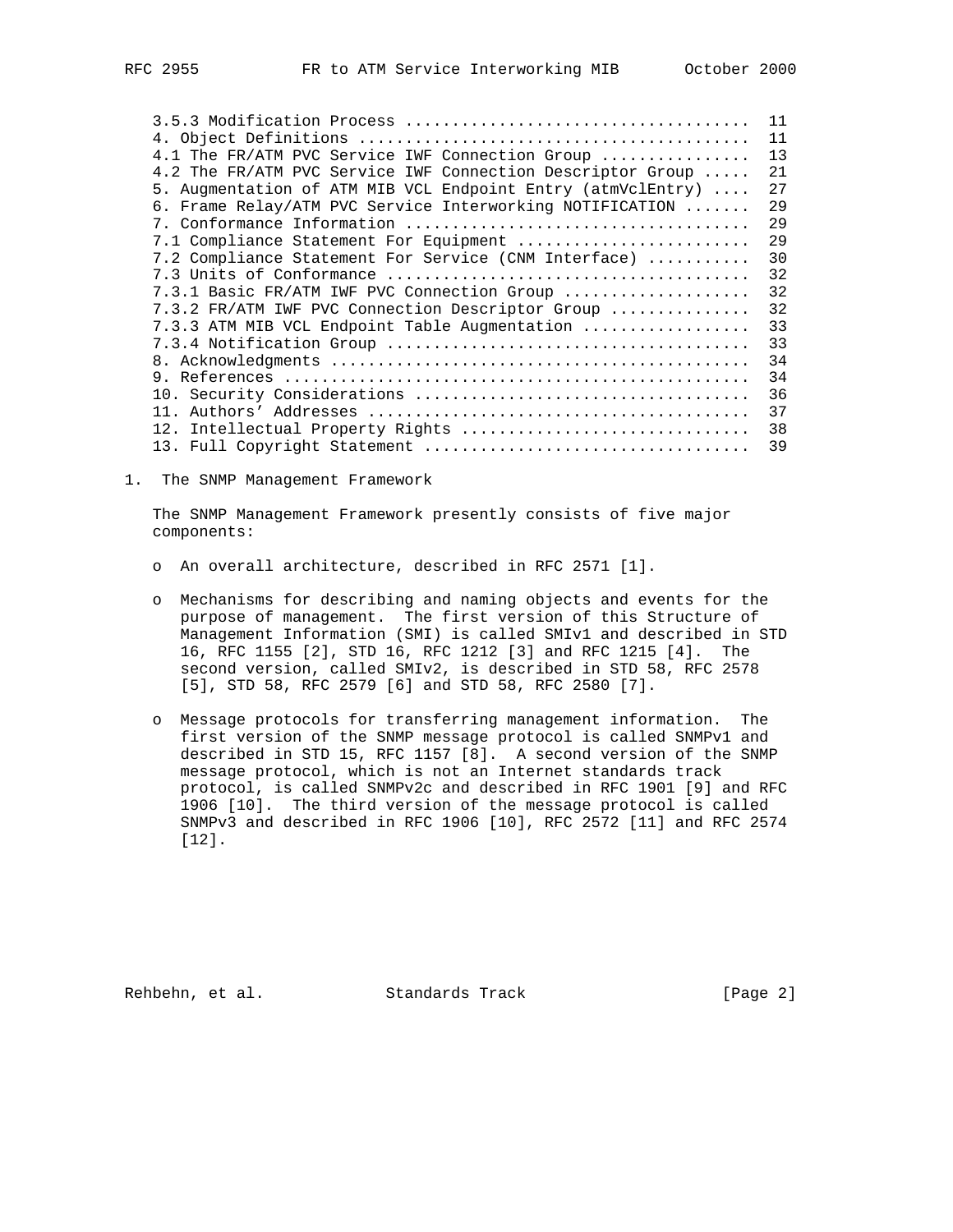- o Protocol operations for accessing management information. The first set of protocol operations and associated PDU formats is described in STD 15, RFC 1157 [8]. A second set of protocol operations and associated PDU formats is described in RFC 1905 [13].
- o A set of fundamental applications described in RFC 2573 [14] and the view-based access control mechanism described in RFC 2575 [15].

 A more detailed introduction to the current SNMP Management Framework can be found in RFC 2570 [16].

 Managed objects are accessed via a virtual information store, termed the Management Information Base or MIB. Objects in the MIB are defined using the mechanisms defined in the SMI.

 This memo specifies a MIB module that is compliant to the SMIv2. A MIB conforming to the SMIv1 can be produced through the appropriate translations. The resulting translated MIB must be semantically equivalent, except where objects or events are omitted because no translation is possible (use of Counter64). Some machine readable information in SMIv2 will be converted into textual descriptions in SMIv1 during the translation process. However, this loss of machine readable information is not considered to change the semantics of the MIB.

2. Conventions

 The keywords MUST, MUST NOT, REQUIRED, SHALL, SHALL NOT, SHOULD, SHOULD NOT, RECOMMENDED, NOT RECOMMENDED, MAY, and OPTIONAL, when they appear in this document, are to be interpreted as described in RFC 2119 [23].

3. Overview

 This document defines a Management Information Base (MIB) for monitoring and controlling a service interworking function (IWF) for Permanent Virtual Connections (PVC) between Frame Relay and Asynchronous Transfer Mode (ATM) technologies. The agreements on which this MIB is based were reached jointly by the Frame Relay Forum and the ATM Forum and are documented in the Frame Relay Forum Document FRF.8 [17].

Rehbehn, et al. Standards Track [Page 3]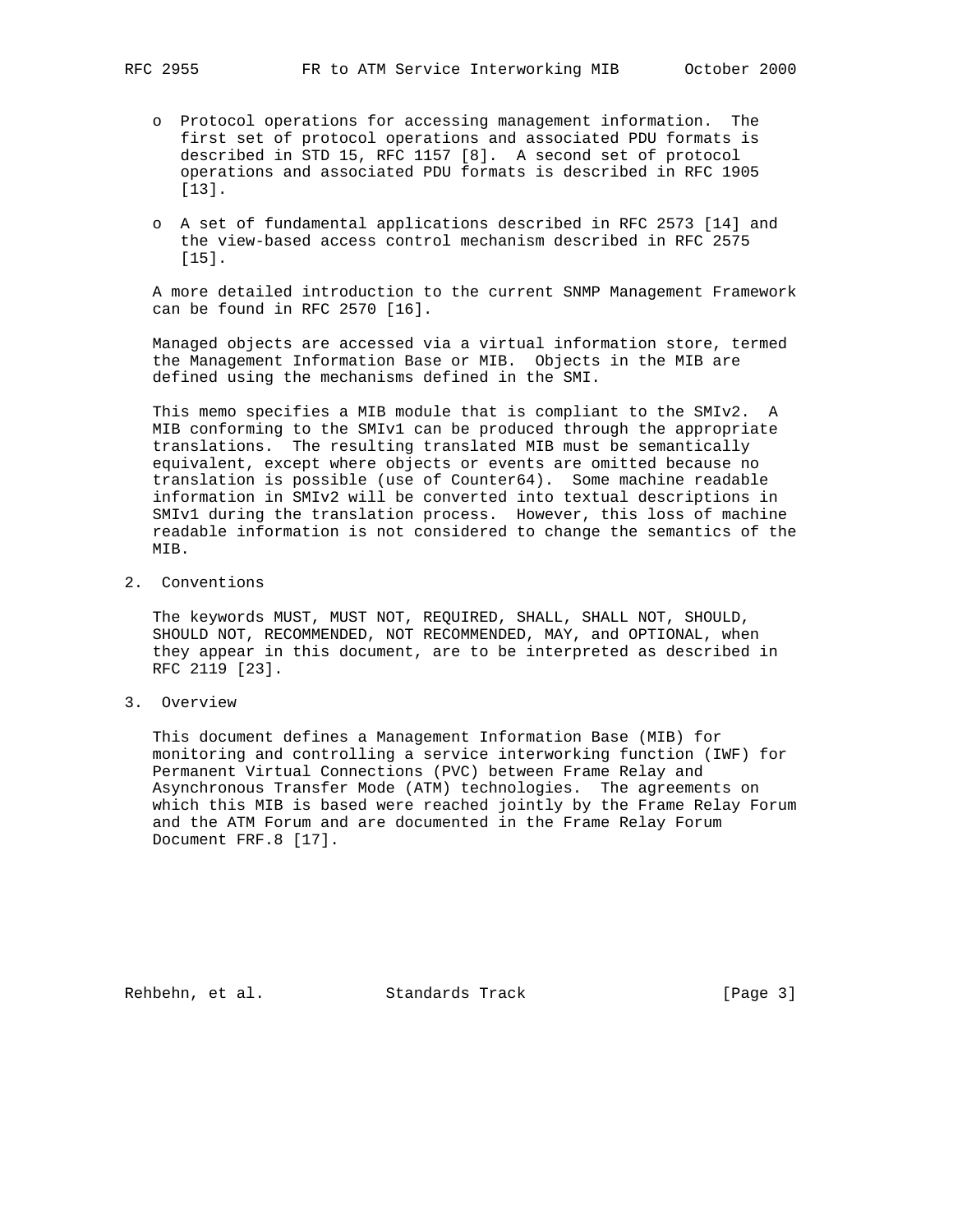### 3.1. Frame Relay/ATM Service Interworking Background

 Frame relay to ATM interworking is a function that exchanges Protocol Data Units (PDU) between a frame relay service user and an ATM service user. Two types of interworking functions are specified for frame relay and ATM permanent virtual connection (PVC) service users: network interworking and service interworking.

 Network interworking provides PDU forwarding between frame relay service users inter-connected by an ATM service. Both endpoints are frame relay PVCs. Frame Relay to ATM PVC Network Interworking is defined in [20].

 Service interworking provides PDU forwarding so that the ATM service user performs no frame relaying service-specific functions and the frame relay service user performs no ATM service-specific functions. Optionally, the service IWF translates particular higher layer protocols to satisfy the requirements of end-systems. Frame Relay to ATM PVC Service Interworking is defined in [17].

 This MIB describes management objects used to provision, monitor, and control a Frame Relay/ATM PVC Service IWF.

 FRF.8 [17] does not address point-to-multipoint applications of the IWF. Implementations MAY provide support for point-to-multipoint capability using this MIB.

 Consult FRF.8 [17] for more details on the operation of a Frame Relay/ATM PVC Service IWF.

## 3.2. Structure of the MIB

 The Frame Relay/ATM PVC Service IWF managed objects are organized as follows:

- (1) FR/ATM PVC Service IWF cross-connect table,
- (2) Connection description table, and
- (3) Notification object

 The IWF cross-connect table contains one or more rows for each inter-worked connection. Each inter-worked connection is uniquely identified by the frAtmIwfConnIndex object. In the case of point-to point, a single row is present. In the case of point-to-multipoint, one row exists for each multipoint destination. Index objects for the ATM port, VPI, VCI, frame relay port, and frame relay DLCI distinguish the constituent rows used in a point-to-multipoint case.

Rehbehn, et al. Standards Track [Page 4]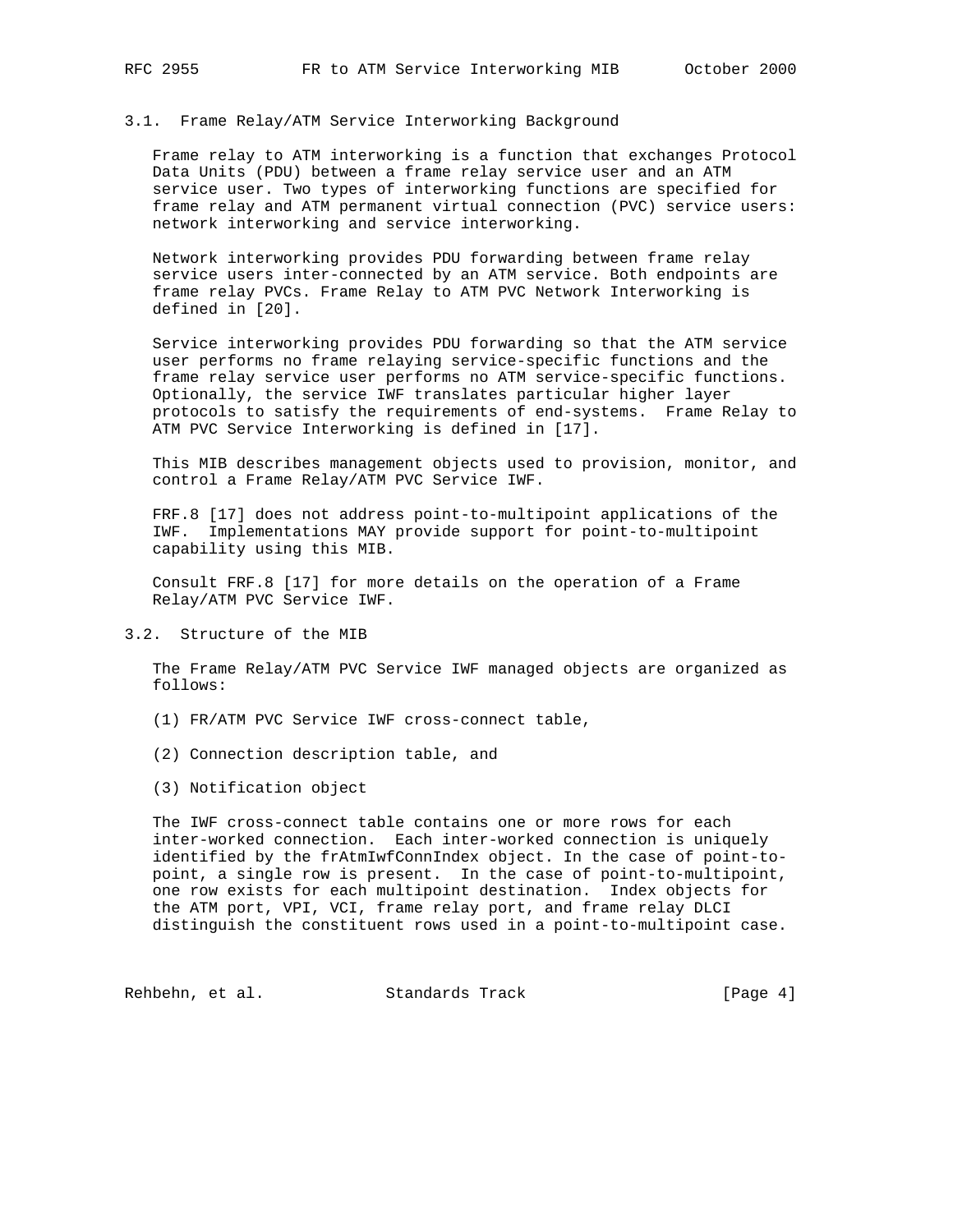Each inter-worked connection has attributes governing behavior of the IWF. These attributes describe how the IWF should transform a PDU during the forwarding process and provide rules for:

- (1) Mapping the ATM CLP bit to frame relay DE bit
- (2) Mapping the ATM congestion notification bit to frame relay congestion bits
- (3) Mapping higher protocol encapsulations between ATM and frame relay
- (4) Performing fragmentation and reassembly
- (5) Performing ARP translation between ATM and frame relay

 Typically, most connections share the same attributes. The attributes are represented in this MIB by the connection description table. Each row of the connection description table contains the attribute settings common to one or more inter-worked connections. One example would be full mapping and translation. All cross-connect table entries that require full mapping and translation services set the frAtmIwfConnectionDescriptor object to the index value for the connection description table row that contains objects set to values that provide full mapping and translation services.

A notification object provides cross-connect status change alerts.

3.3. Relationship to Other MIBs

 The Frame Relay/ATM PVC Service IWF MIB describes the cross connections between frame relay and ATM service users. Each PVC endpoint is provisioned and managed with a technology-specific MIB as described below.

 Each technology-specific MIB has a table of PVC endpoints (indexed by ifIndex and logical link address such as the DLCI or VPI/VCI). In the absence of interworking, two endpoints are cross-connected via a technology-specific cross connect table (e.g., the atmVcCrossConnectTable in the ATM MIB). However, a connection between a frame relay endpoint and an ATM endpoint requires a cross connect in the ATM IWF MIB.

 The following sections describe the relationship between the technology-specific MIBs and the FR/ATM PVC Service IWF MIB.

Rehbehn, et al. Standards Track [Page 5]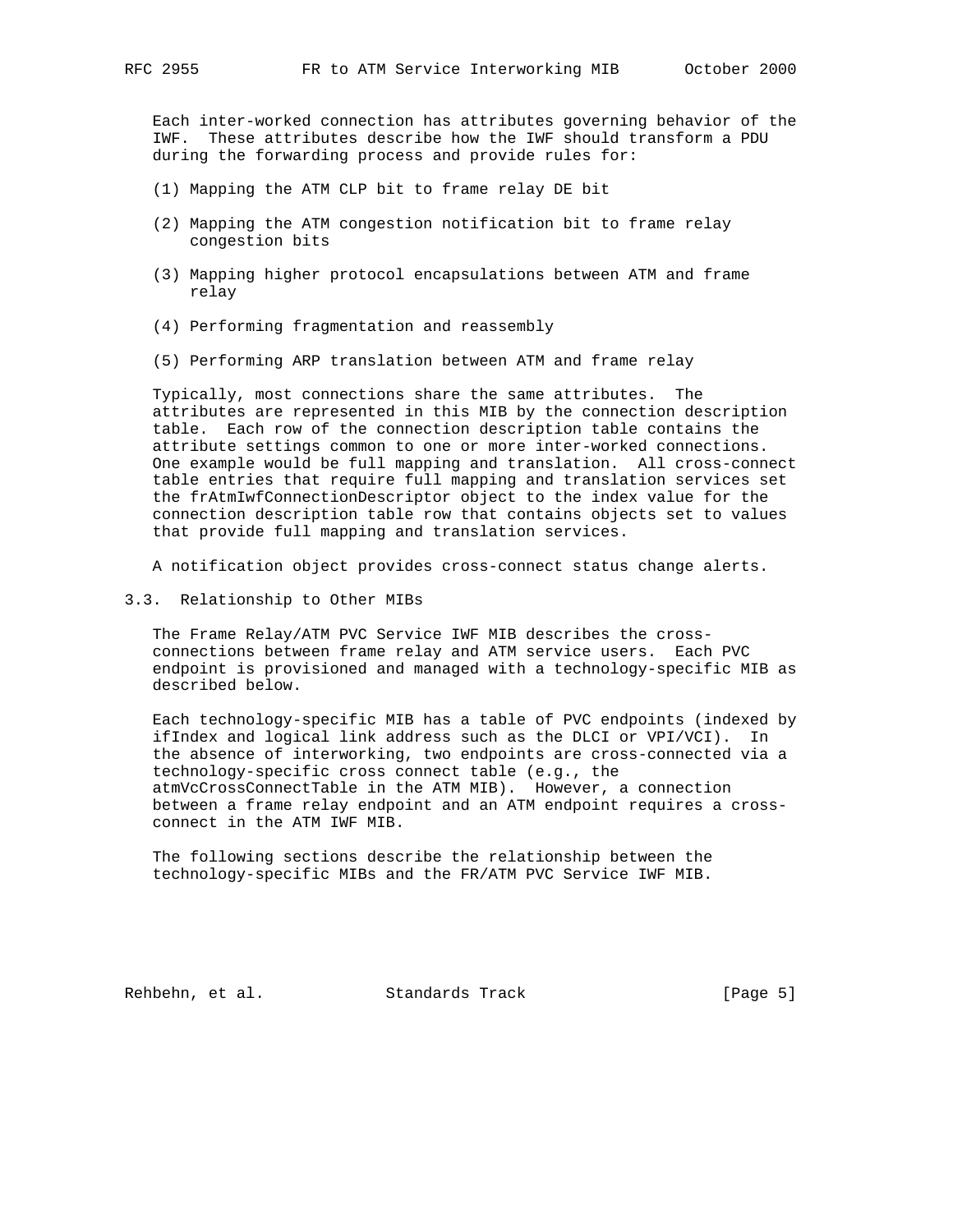### 3.3.1. Frame Relay Service MIB

 Frame relay PVC endpoints are provisioned as rows in the Frame Relay Services MIB [19] endpoint table.

 Each frame relay PVC endpoint is described in the frPVCEndptTable. A connection between two frame relay endpoints is described by an entry in the frame relay PVC cross-connect table frPVCConnectTable. The frPVCEndptConnectIdentifier object of each endpoint points to the frPVCConnectTable cross-connect table row for the connection.

 In the case of an inter-worked connection, the frPVCEndptConnectIdentifier object is set to zero. Instead, the frPVCEndptAtmIwfConnIndex object is set to the index of the FR/ATM IWF cross-connect table row.

 The frame relay PVC cross-connect table (frPVCConnectTable) does not contain an entry for the FR/ATM inter-worked connection.

 Note that the frPVCEndptConnectIdentifier and frPVCEndptAtmIwfConnIndex objects are set by the system as a side effect of cross-connect establishment. Consequently, these objects are read-only.

3.3.2. Frame Relay DTE MIB

 The Frame Relay DTE MIB described in [24] has no relevance to the FR/ATM PVC Service IWF MIB.

3.3.3. ATM MIB

 ATM PVC endpoints are provisioned as rows in the ATM MIB [21] virtual connection link table.

 Each ATM connection endpoint is described in the atmVclTable. A connection between two ATM endpoints is described by an entry in the ATM VCL cross-connect table atmVcCrossConnectTable. The atmVclCrossConnectIdentifier object of each endpoint points to the atmVcCrossConnectTable row for the connection.

 In the case of an inter-worked connection, the atmVclCrossConnectIdentifier object is set to zero. Instead, the frAtmIwfVclCrossConnectIdentifier object in the frAtmIwfVclEntry is set to the index of the applicable FR/ATM IWF cross-connect table row.

Rehbehn, et al. Standards Track [Page 6]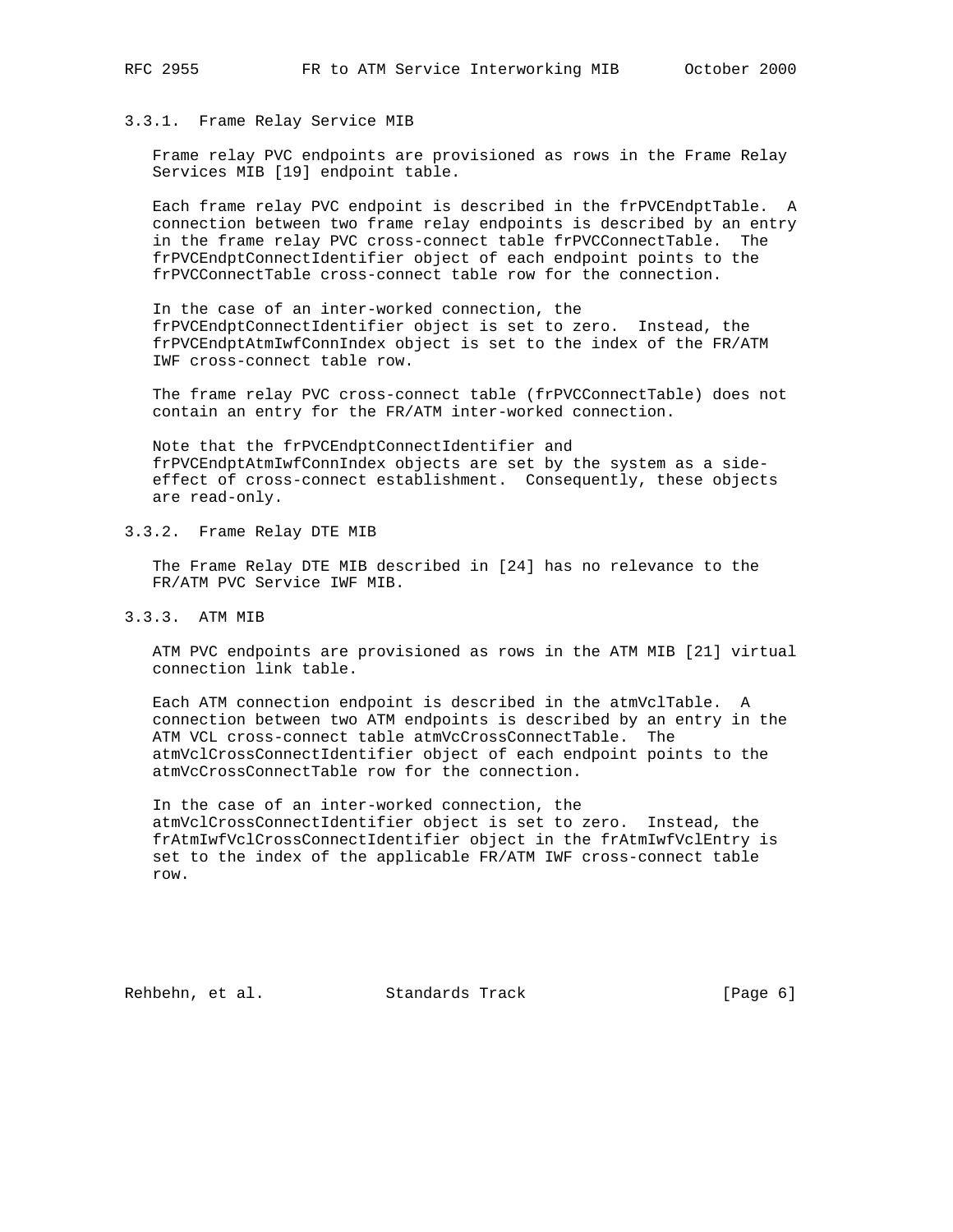Note that the frAtmIwfVclCrossConnectIdentifier object is defined not in the ATM MIB but in Section 5 of this MIB. Specifically, the object is defined as a column object in a table that AUGMENTs the ATM MIB VCL table.

 The ATM VCL cross-connect table (atmVcCrossConnectTable) does not contain an entry for the inter-worked connection.

 Note that the atmVclCrossConnectIdentifier and frAtmIwfVclCrossConnectIdentifier objects are set by the system as a side-effect of cross-connect establishment. Consequently, these objects are read-only.

3.3.4. IF MIB

 The ifIndex defined in the IF MIB [22] identifies the specific frame relay and ATM endpoint interfaces. The values frAtmIwfConnAtmPort and frAtmIwfConnFrPort are used in this MIB as components in the index list for the frAtmIwfConnectionTable rows.

3.4. Point to Multipoint Considerations

 This MIB supports IWF implementations providing point-to-multipoint functionality. All rows of the cross-connect table indexed by the same frAtmIwfConnIndex MUST utilize the same frAtmIwfConnectionDescriptor value.

 A group of cross-connect table entries indexed by the same frAtmIwfConnIndex value MUST agree on which service the multipoint operation is offered. Two cases are possible:

- (1) Many frame relay PVCs cross-connected to one ATM PVC, or
- (2) One frame relay PVC cross-connected to many ATM PVCs

# 3.5. Theory of Operation

#### 3.5.1. Creation Process

 Multiple steps are required to create a frame relay to ATM cross connection. First, rows must be created in the following tables:

- (1) The Frame Relay Service MIB frPVCEndptTable
- (2) The ATM MIB atmVclTable
- (3) The FR/ATM Service IWF MIB frAtmIwfConnectionDescriptorTable

Rehbehn, et al. Standards Track [Page 7]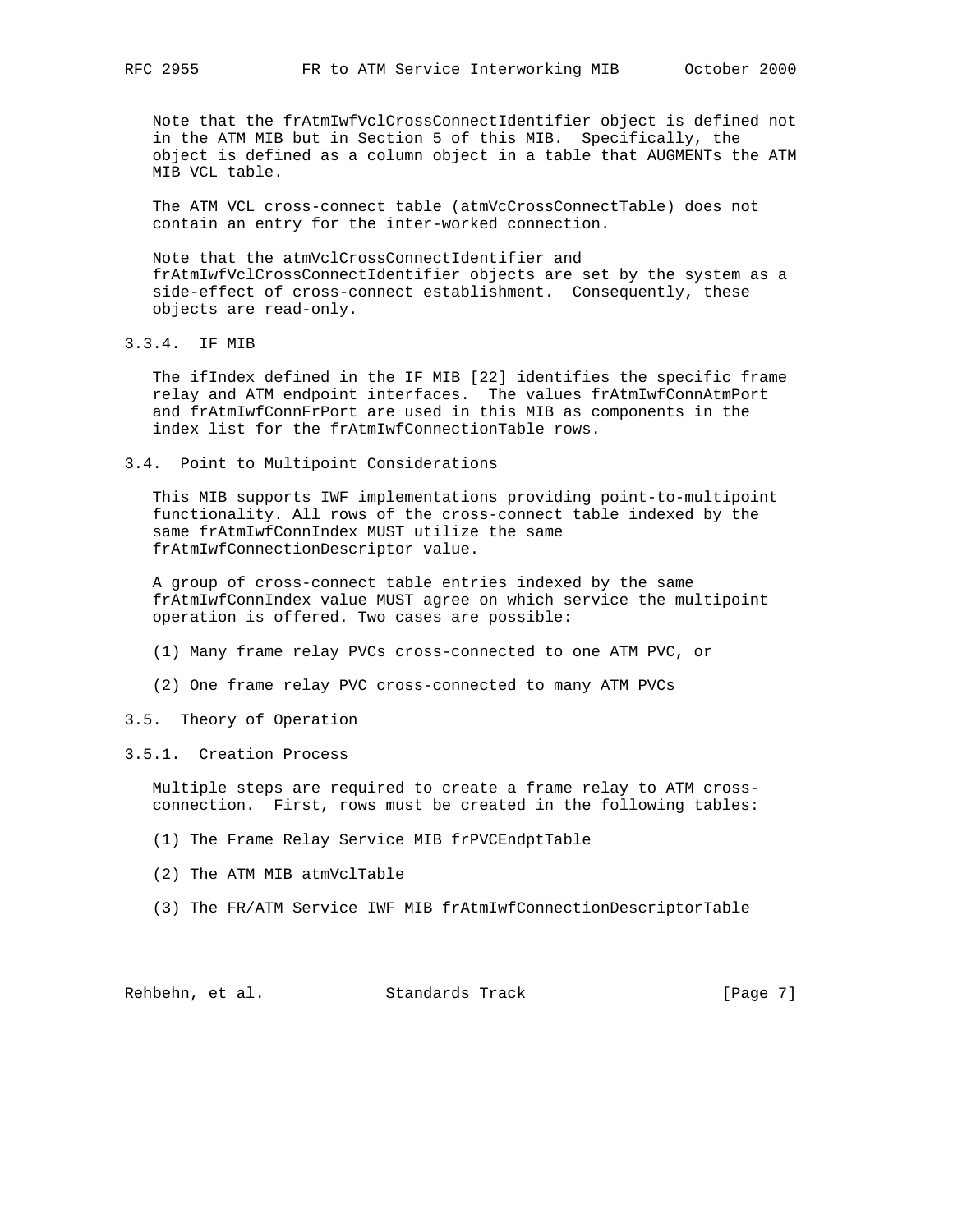(4) The FR/ATM Service IWF MIB frAtmIwfConnectionTable

Second, the newly created rows are cross-linked.

 Finally, the administrative and operational status objects are set to  $'up(1)'$ .

 A step-by-step example is provided to illustrate the creation process. In this example, the term "Manager" refers to a network management system that issues SNMP protocol actions to an "Agent". The agent is integrated with the system that implements the frame relay to ATM service IWF. In this example, the following cross connection is created:



Step 1 - Create the frame relay PVC endpoint

- a) Manager requests creation of a new row in the frPVCEndptTable
- b) Agent receives management request to create a row in frPVCEndptTable for the frame relay side
- c) A new row is created in frPVCEndptTable as follows:
	- frPVCEndptConnectIdentifier initialized to zero
	- frPVCEndptAtmIwfConnIndex initialized to zero
	- remaining row objects initialized as needed for DLCI X on ifIndex Y
- Step 2 Create the ATM PVC endpoint
- a) Agent receives management request to create a row in atmVclTable for the ATM side

Rehbehn, et al. Standards Track (Page 8)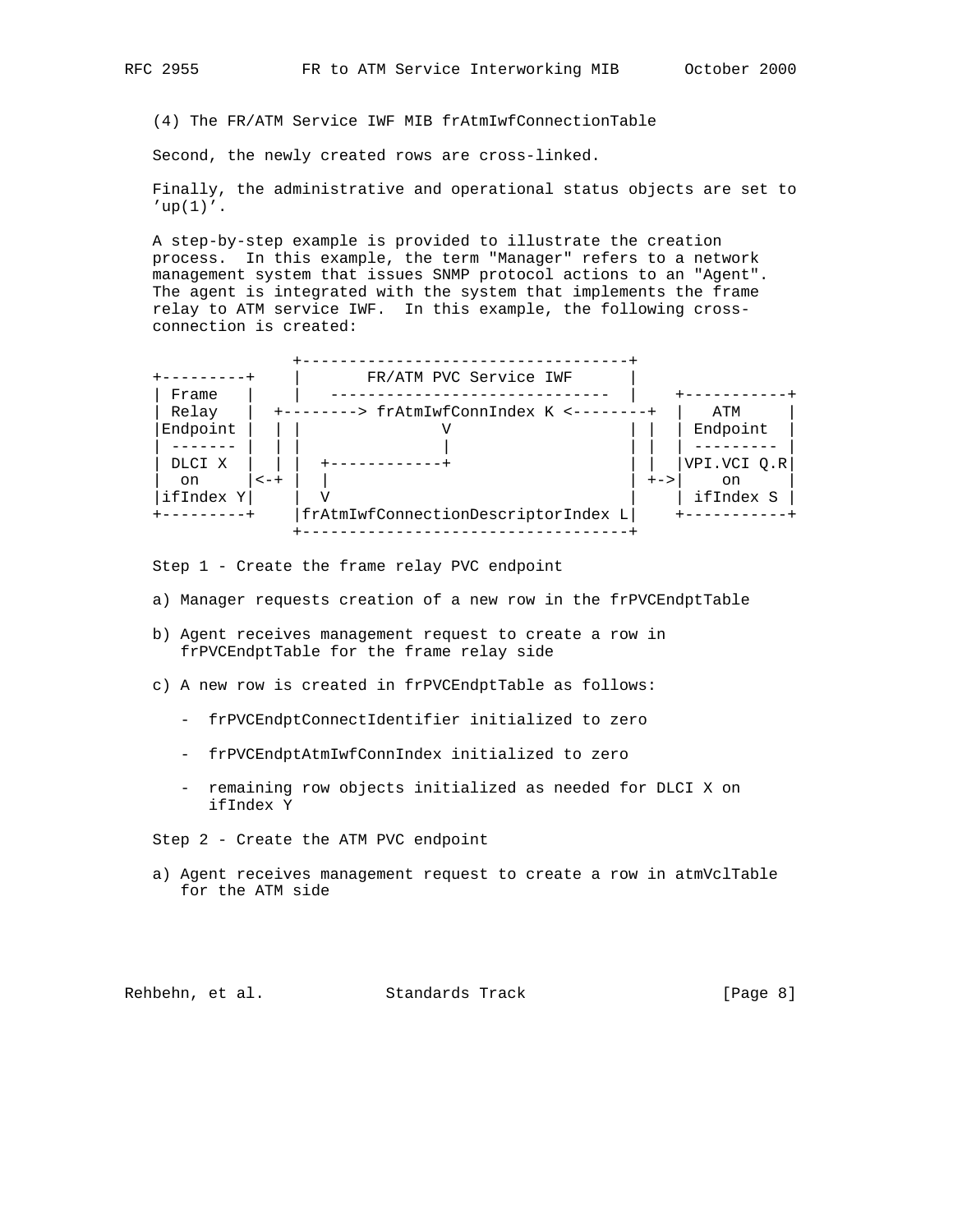- b) A new row is created in atmVclTable and frAtmIwfVclTable (the AUGMENT to the atmVclTable) as follows:
	- atmVclCrossConnectIdentifier initialized to zero
	- frAtmIwfVclCrossConnectIdentifier initialized to zero
	- atmVclConnKind initialized to pvc(1)
	- remaining row objects initialized as needed for VPI.VCI Q.R on ifIndex S

Step 3 - Create the FR/ATM connection descriptor

- a) If an existing connection descriptor is appropriate for the new connection, go to Step 4 using the selected connection descriptor index value L
- b) Manager requests a new connection descriptor index value by reading frAtmIwfConnectionDescriptorIndexNext from the agent
- c) Agent receives GET request for frAtmIwfConnectionDescriptorIndexNext and responds with the next available value L
- d) Manager requests a new connection descriptor row entry using the value L as the index
- e) Agent receives SET request to create the frAtmIwfConnectionDescriptorTable row entry causes the system to create a row in the table.

Step 4 - Create the FR/ATM cross-connect

- a) Manager requests a new cross-connect index value by reading frAtmIwfConnIndexNext from the agent
- b) Agent receives GET request for frAtmIwfConnIndexNext and responds with the next available value K
- c) Manager requests a new cross-connect row entry using the value K as the index
- d) Agent receives SET request to create the frAtmIwfConnectionTable row entry (note: the frame relay and ATM PVC endpoints MUST exist and be specified as part of the index fields for the row  $'K.S.Q.R.Y.X'$

Rehbehn, et al. Standards Track [Page 9]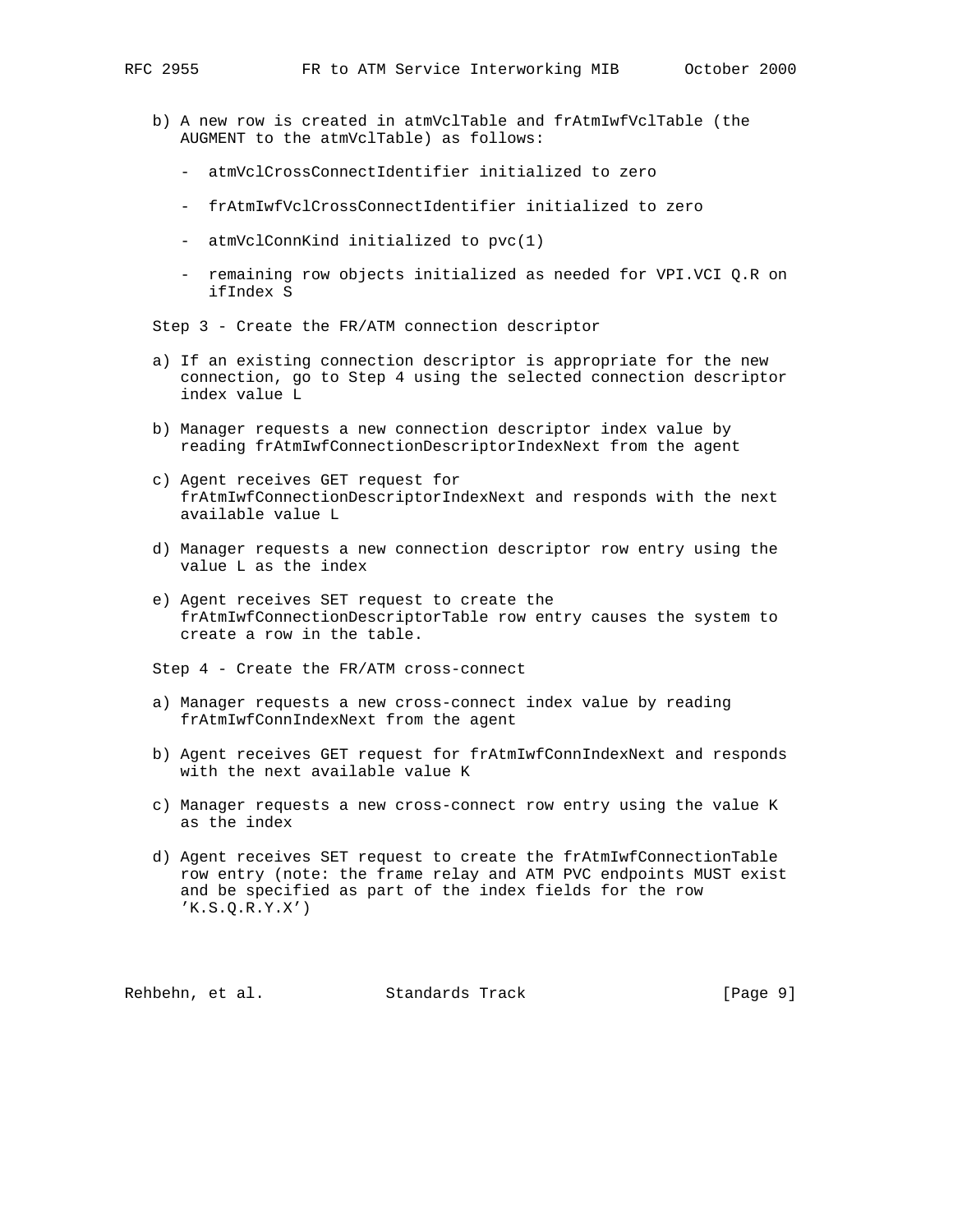- e) System creates a row in frAtmIwfConnectionTable for the following indices:
	- frAtmIwfConnIndex of K
	- frAtmIwfConnAtmPort of S
	- frAtmIwfConnVpi of Q
	- frAtmIwfConnVci of R
	- frAtmIwfConnFrPort of Y
	- frAtmIwfConnDlci of X
	- frAtmIwfConnectionDescriptor of L

 Step 5 - The system sets the frame relay PVC endpoint and ATM VCL endpoint to point to the FR/ATM cross-connect row (as a side-effect of Step 4).

- a) System sets frPVCEndptAtmIwfConnIndex to K
- b) System sets frAtmIwfVclCrossConnectIdentifier to K

 Step 6 - Manager signals activation by issuing a SET for the frAtmIwfConnAdminStatus object using the value of 'up(1)'

 Step 7 - Agent receives SET request for frAtmIwfConnAdminStatus and executes internal system mechanisms to activate each PVC segment and the IWF cross-connect. The successful activation permits the agent to respond with  $'up(1)'$  when a GET request is received for the following fields:

- frAtmIwfConnAtm2FrOperStatus
- frAtmIwfConnFr2AtmOperStatus
- atmVclOperStatus (Note: there is no comparable FRS MIB object)

## 3.5.2. Destruction Process

 Destruction of the frame relay to ATM cross-connection is initiated by the network management system. The agent's processing of the request stimulates implementation-specific system clean-up actions. Following removal of the row in the cross-connection table, the frAtmIwfVclCrossConnectIdentifier in the frAtmIwfVclTable (AUGMENT of

Rehbehn, et al. Standards Track [Page 10]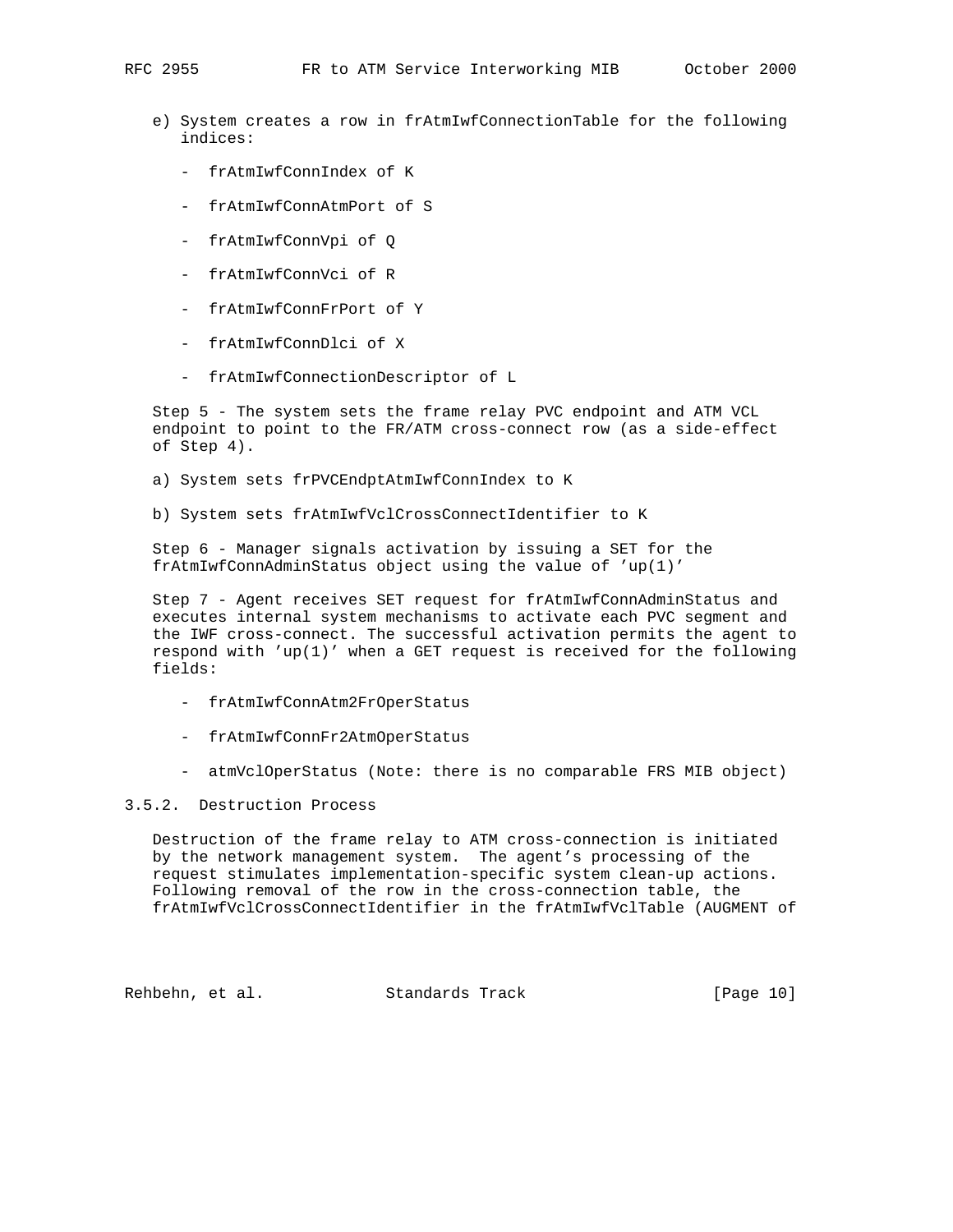the ATM MIB endpoint table) and frPVCEndptAtmIwfConnIndex in the Frame Relay Service MIB endpoint table are both re-initialized to zero.

 A step-by-step example is provided to illustrate the destruction process.

 Step 1 - Manager requests destruction of an existing row in the frAtmIwfConnectionTable by setting frAtmIwfConnRowStatus to destroy(6)

 Step 2 - Agent receives the SET request and performs implementation specific system clean-up actions for the cross-connection row

 Step 3 - System updates the relevant cross connect information for the frame relay PVC endpoint by setting frPVCEndptAtmIwfConnIndex to  $\Omega$ 

 Step 4 - System updates the relevant cross connect information for the ATM PVC endpoint as follows:

- a) System sets frAtmIwfVclCrossConnectIdentifier to 0
- b) System sets atmVclOperStatus to 'down(2)' (Note: there is no comparable FRS MIB object)

 Following the destruction of the FR/ATM cross-connection entry, the manager MAY set the frPVCConnectRowStatus and/or atmVclRowStatus to destroy(6) the associated endpoint entries.

3.5.3. Modification Process

 At the discretion of the agent, a FR/ATM cross-connect may be reconfigured by adding and/or deleting leafs to/from the IWF topology as per the FR/ATM IWF cross-connect creation/destruction procedures. Reconfiguration of traffic/service category parameter values requires release of the FR/ATM IWF cross-connect before those parameter values may be changed for individual frame relay or ATM endpoint segments.

4. Object Definitions

FR-ATM-PVC-SERVICE-IWF-MIB DEFINITIONS ::= BEGIN

IMPORTS

 MODULE-IDENTITY, OBJECT-TYPE, NOTIFICATION-TYPE, mib-2, Integer32, Counter32 FROM SNMPv2-SMI

Rehbehn, et al. Standards Track [Page 11]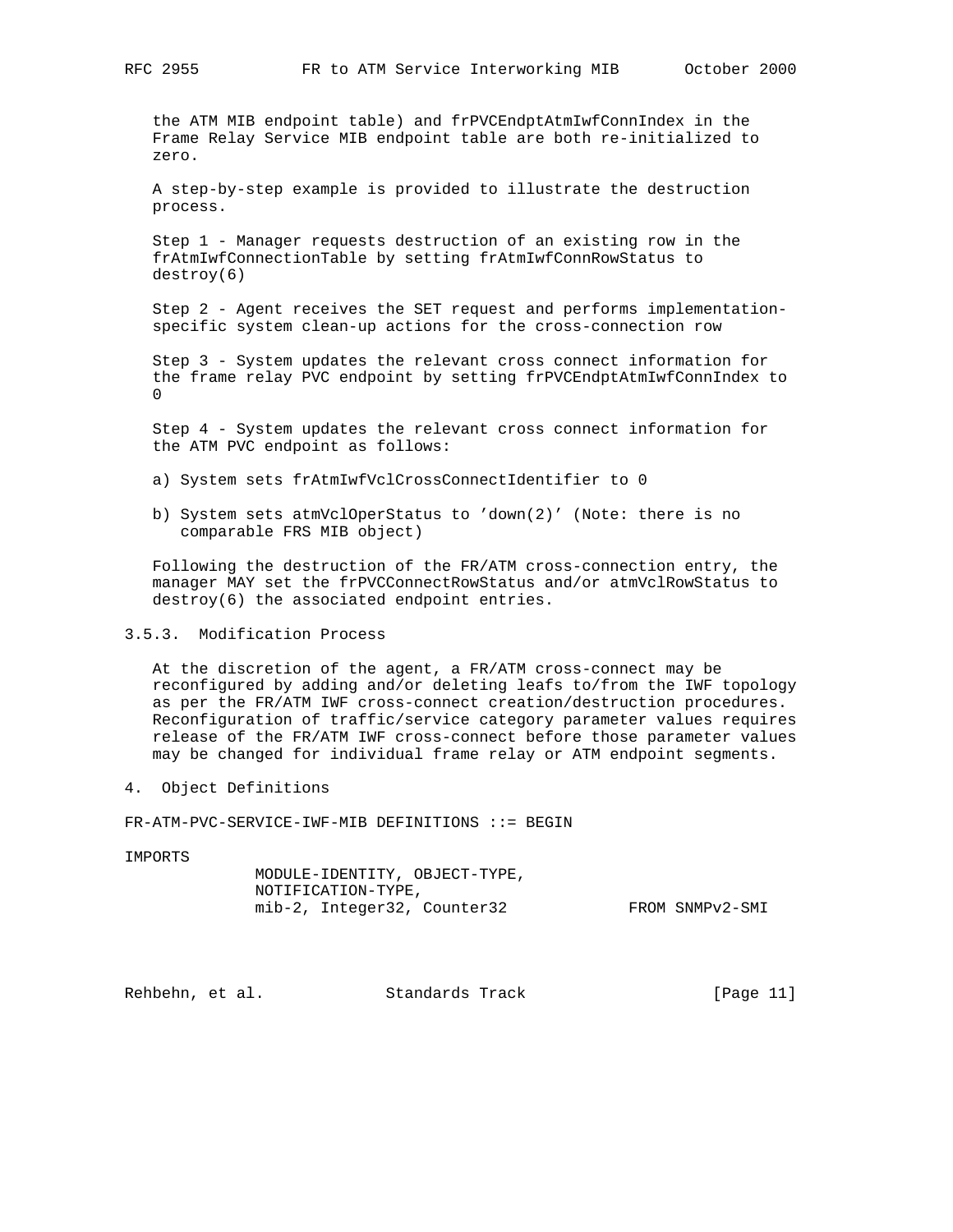RowStatus, TimeStamp FROM SNMPv2-TC MODULE-COMPLIANCE, OBJECT-GROUP, NOTIFICATION-GROUP FROM SNMPv2-CONF AtmVpIdentifier, AtmVcIdentifier FROM ATM-TC-MIB atmVclEntry FROM ATM-MIB InterfaceIndex FROM IF-MIB; frAtmIwfMIB MODULE-IDENTITY LAST-UPDATED "200009280000Z" -- September 28, 2000 ORGANIZATION "IETF Frame Relay Service MIB Working Group" CONTACT-INFO "WG Charter: http://www.ietf.org/html.charters/frnetmib-charter WG-email: frnetmib@sunroof.eng.sun.com Subscribe: frnetmib-request@sunroof.eng.sun.com Email Archive: ftp://ftp.ietf.org/ietf-mail-archive/frnetmib Chair: Andy Malis Vivace Networks, Inc. Email: Andy.Malis@vivacenetworks.com WG editor: Kenneth Rehbehn Megisto Systems, Inc. Email: krehbehn@megisto.com Co-author: Orly Nicklass RAD Data Communications Ltd. EMail: orly\_n@rad.co.il Co-author: George Mouradian AT&T Labs EMail: gvm@att.com" DESCRIPTION "The MIB module for monitoring and controlling the Frame Relay/ATM PVC Service Interworking Function." -- -- Revision History --

Rehbehn, et al. Standards Track [Page 12]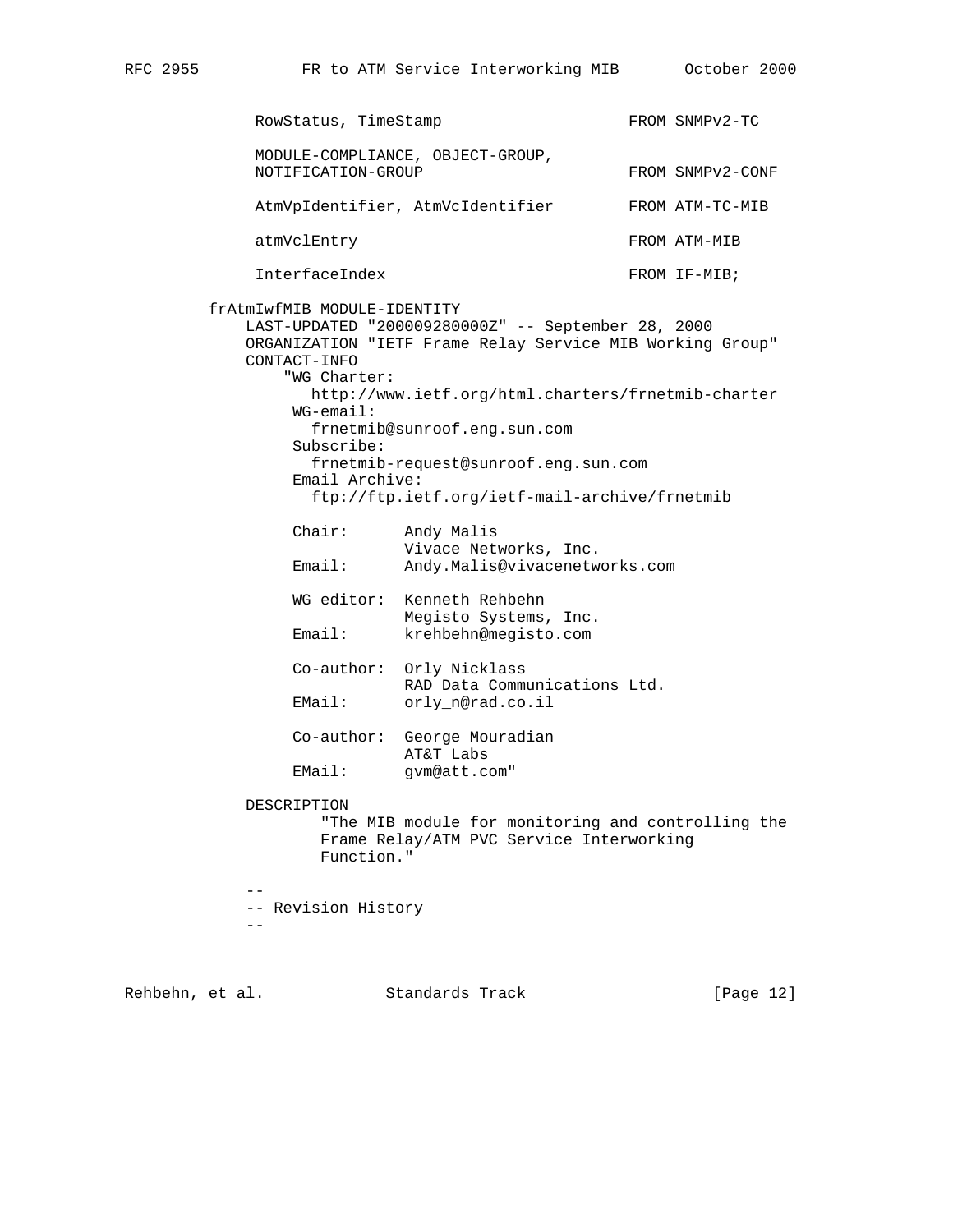```
 REVISION "200009280000Z"
             DESCRIPTION
                  "Published as RFC 2955"
        ::= { mib-2 86 }
 --
         -- Object Identifiers
 --
          frAtmIwfMIBObjects OBJECT IDENTIFIER
                                      ::= { frAtmIwfMIB 1 }
            frAtmIwfTraps OBJECT IDENTIFIER
                                     ::= { frAtmIwfMIB 2 }
            frAtmIwfTrapsPrefix OBJECT IDENTIFIER
                                     ::= \{ frAtmIwfTraps 0 \} frAtmIwfConformance OBJECT IDENTIFIER
                                 ::={ \{ \text{ frAtmIwfMIB 3 } \}} <br> OBJECT IDENTIFIER
           frAtmIwfGroups
                                       ::= { frAtmIwfConformance 1 }
            frAtmIwfCompliances OBJECT IDENTIFIER
                                      ::= { frAtmIwfConformance 2 }
 --
         -- The FR/ATM PVC Service IWF Group
         --
         -- The Frame Relay/ATM PVC Service Interworking Function
         -- Connection Table contains all connections utilizing
         -- the interworking function.
 --
         frAtmIwfConnIndexNext OBJECT-TYPE
              SYNTAX Integer32 (0..2147483647)
MAX-ACCESS read-only
STATUS current
              DESCRIPTION
                    "This object contains an appropriate value to be
                    used for frAtmIwfConnIndex when creating entries
                    in the frAtmIwfConnectionTable. The value 0
                    indicates that no unassigned entries are
                    available. To obtain the frAtmIwfConnIndexNext
                    value for a new entry, the manager issues a
                    management protocol retrieval operation to obtain
                    the current value of this object. After each
                    retrieval, the agent should modify the value to
                    the next unassigned index."
              ::= { frAtmIwfMIBObjects 1 }
```
Rehbehn, et al. Standards Track [Page 13]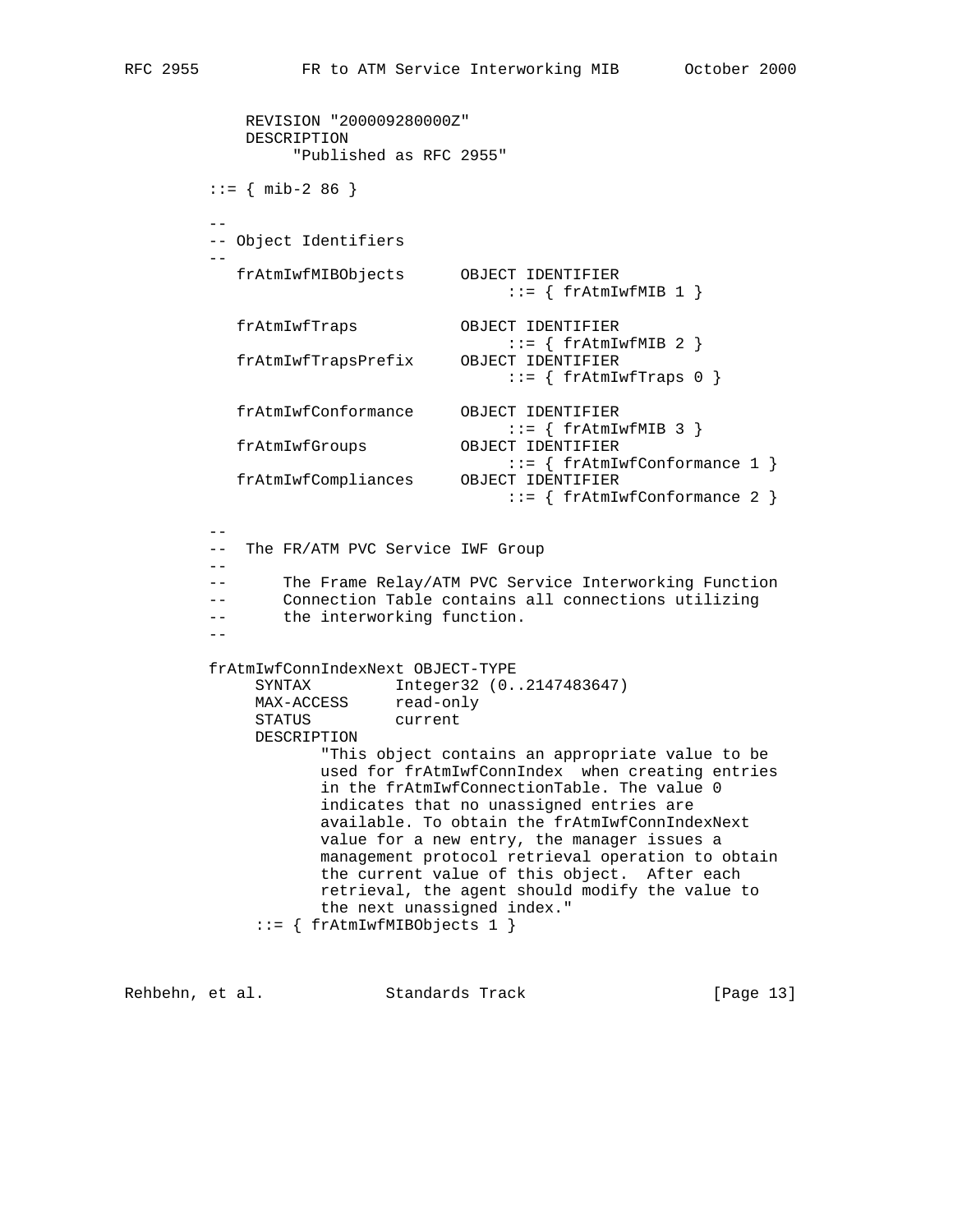frAtmIwfConnectionTable OBJECT-TYPE SYNTAX SEQUENCE OF FrAtmIwfConnectionEntry MAX-ACCESS not-accessible STATUS current DESCRIPTION "A table in which each row represents a Frame Relay/ATM interworking connection." ::= { frAtmIwfMIBObjects 2 } frAtmIwfConnectionEntry OBJECT-TYPE SYNTAX FrAtmIwfConnectionEntry MAX-ACCESS not-accessible STATUS current DESCRIPTION "The FrAtmIwfConnectionEntry provides an entry for an interworking connection between a frame relay PVC and one or more ATM PVCs, or an ATM PVC and one or more frame relay PVCs. A single frame relay PVC connected to a single ATM PVC is referred to as a 'point-to-point' connection and is represented by a single row in the FR/ATM IWF Connection Table. The case of a single frame relay PVC connected to multiple ATM PVCs (or single ATM PVC connected to multiple frame relay PVCs) is referred to as a 'point-to-multipoint' connection and is represented by multiple rows in the FR/ATM IWF Connection Table. The object frAtmIwfConnIndex uniquely identifies each point-to-point or point-to-multipoint connection. The manager obtains the frAtmIwfConnIndex value by reading the frAtmIwfConnIndexNext object. After a frAtmIwfConnIndex is assigned for the connection, the manager creates one or more rows in the Cross Connect Table; one for each cross connection between the frame relay PVC and an ATM PVC. In the case of 'point-to-multipoint' connections, all rows are indexed by the same frAtmIwfConnIndex value and MUST refer to the same frame relay PVC or ATM PVC respectively. An entry can be created only when at least one pair of frame relay and ATM PVCs exist. A row can be established by one-step set-request with all required parameter values and frAtmIwfConnRowStatus set to createAndGo(4). The

Rehbehn, et al. Standards Track [Page 14]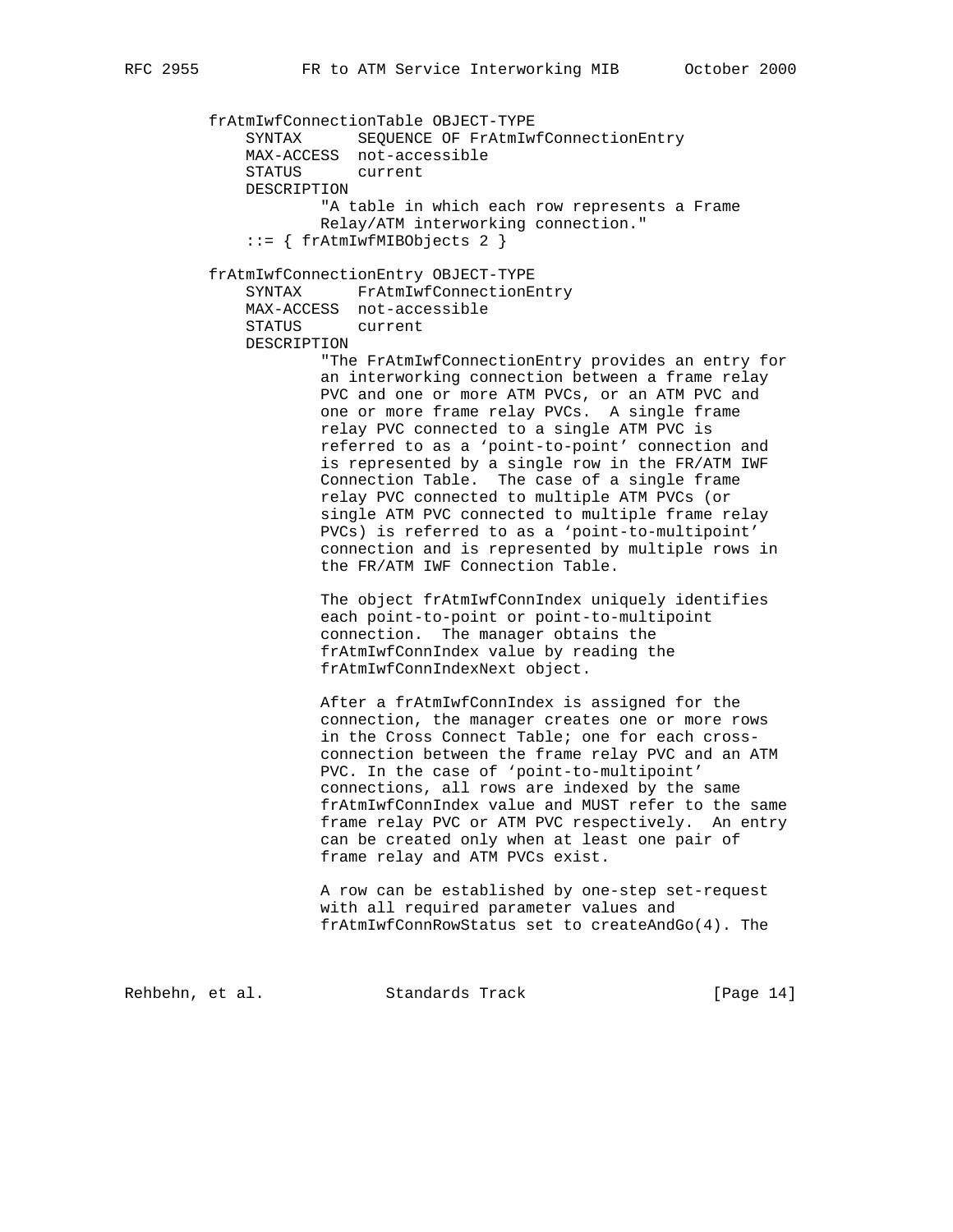Agent should perform all error checking as needed. A pair of cross-connected PVCs, as identified by a particular value of the indexes, is released by setting frAtmIwfConnRowStatus to destroy(6). The Agent may release all associated resources. The manager may remove the related PVCs thereafter. Indexes are persistent across reboots of the system." INDEX { frAtmIwfConnIndex, frAtmIwfConnAtmPort, frAtmIwfConnVpi, frAtmIwfConnVci, frAtmIwfConnFrPort, frAtmIwfConnDlci<br>} } ::= { frAtmIwfConnectionTable 1 } FrAtmIwfConnectionEntry ::= SEQUENCE { frAtmIwfConnIndex Integer32, frAtmIwfConnAtmPort InterfaceIndex, frAtmIwfConnVpi and the atmVpIdentifier, frAtmIwfConnVci AtmVcIdentifier,  ${\tt frAtmIwfConnFrPort} \hspace{2.3cm} {\tt Interfacelndex,} \\ {\tt frAtmIwfConnDlci} \hspace{2.3cm} {\tt Integer32,} \hspace{2.3cm}$  ${\tt frAtmIwfConnDlci} {\tt frAtmIwfConnRowStatus} {\tt Thteger32},$ se commonstatus<br>frAtmIwfConnAdminStatus<br>frAtmIsS frAtmIwfConnAdminStatus INTEGER, frAtmIwfConnAtm2FrOperStatus INTEGER, frAtmIwfConnAtm2FrLastChange TimeStamp, frAtmIwfConnFr2AtmOperStatus INTEGER, frAtmIwfConnFr2AtmLastChange TimeStamp, frAtmIwfConnectionDescriptor Integer32, frAtmIwfConnFailedFrameTranslate Counter32, frAtmIwfConnOverSizedFrames Counter32, frAtmIwfConnFailedAal5PduTranslate Counter32, frAtmIwfConnOverSizedSDUs Counter32, frAtmIwfConnCrcErrors Counter32, frAtmIwfConnSarTimeOuts Counter32 } frAtmIwfConnIndex OBJECT-TYPE SYNTAX Integer32 (1..2147483647) MAX-ACCESS not-accessible STATUS current DESCRIPTION "A unique value for each point-to-point or point to-multipoint connection. The manager obtains the frAtmIwfConnIndex value by reading the

Rehbehn, et al. Standards Track [Page 15]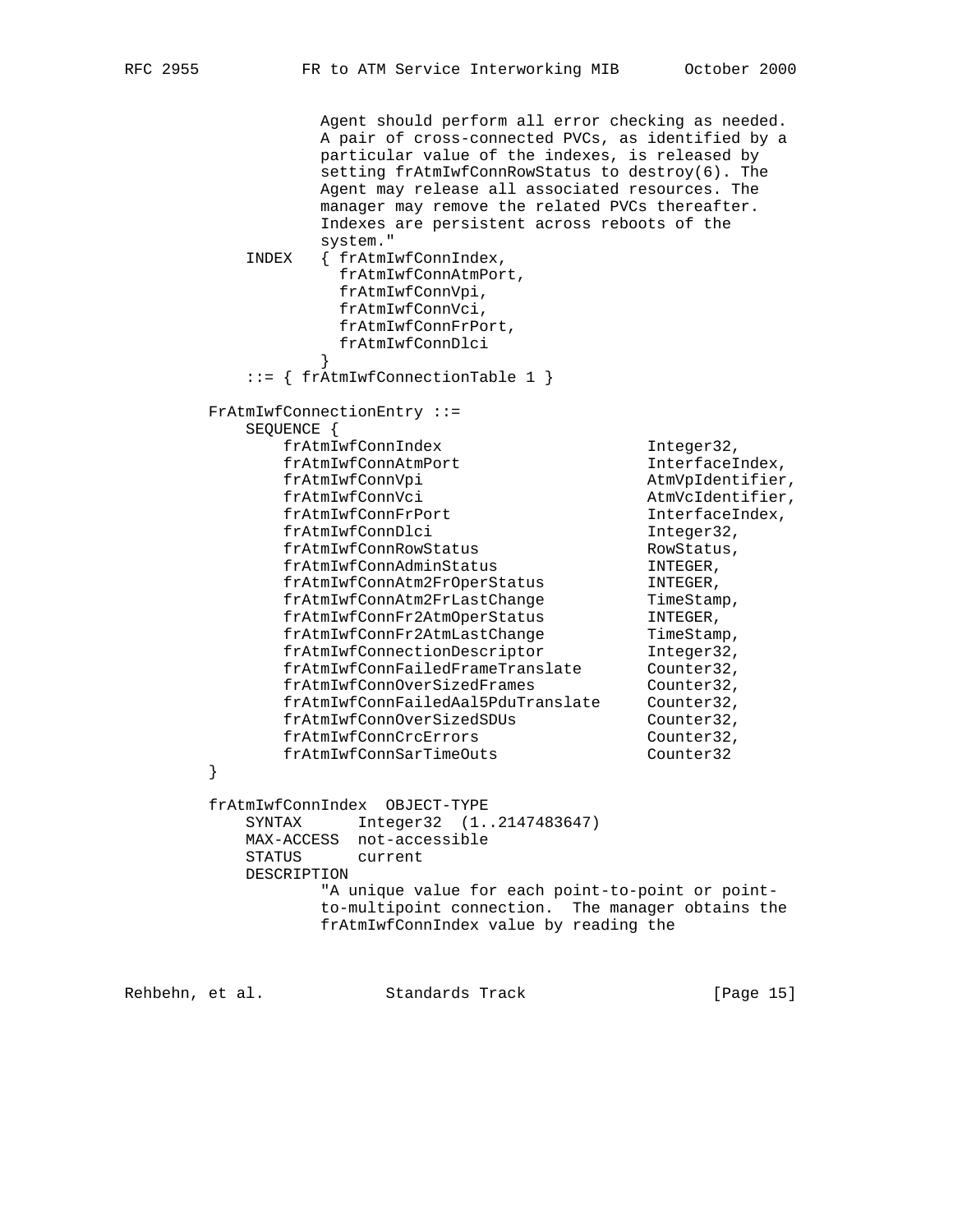```
 frAtmIwfConnIndexNext object. A point-to-
                     multipoint connection will be represented in the
                     frAtmIwfConnectionTable with multiple entries that
                     share the same frAtmIwfConnIndex value."
             ::= { frAtmIwfConnectionEntry 1 }
         frAtmIwfConnAtmPort OBJECT-TYPE
             SYNTAX InterfaceIndex
             MAX-ACCESS not-accessible
             STATUS current
             DESCRIPTION
                     "The index in the ifTable that identifies the ATM
                     port for this interworking connection."
             ::= { frAtmIwfConnectionEntry 2 }
         frAtmIwfConnVpi OBJECT-TYPE
             SYNTAX AtmVpIdentifier
             MAX-ACCESS not-accessible
             STATUS current
             DESCRIPTION
                     "The VPI of the ATM PVC end point for this
                      interworking connection."
             ::= { frAtmIwfConnectionEntry 3 }
         frAtmIwfConnVci OBJECT-TYPE
 SYNTAX AtmVcIdentifier
 MAX-ACCESS not-accessible
             STATUS current
             DESCRIPTION
                     "The VCI of the ATM PVC end point for this
                     interworking
                     connection."
             ::= { frAtmIwfConnectionEntry 4 }
         frAtmIwfConnFrPort OBJECT-TYPE
             SYNTAX InterfaceIndex
             MAX-ACCESS not-accessible
             STATUS current
             DESCRIPTION
                     "The index in the ifTable that identifies the
                     frame relay port for this interworking
                     connection."
             ::= { frAtmIwfConnectionEntry 5 }
         frAtmIwfConnDlci OBJECT-TYPE
             SYNTAX Integer32 (16..4194303)
             MAX-ACCESS not-accessible
             STATUS current
```
Rehbehn, et al. Standards Track [Page 16]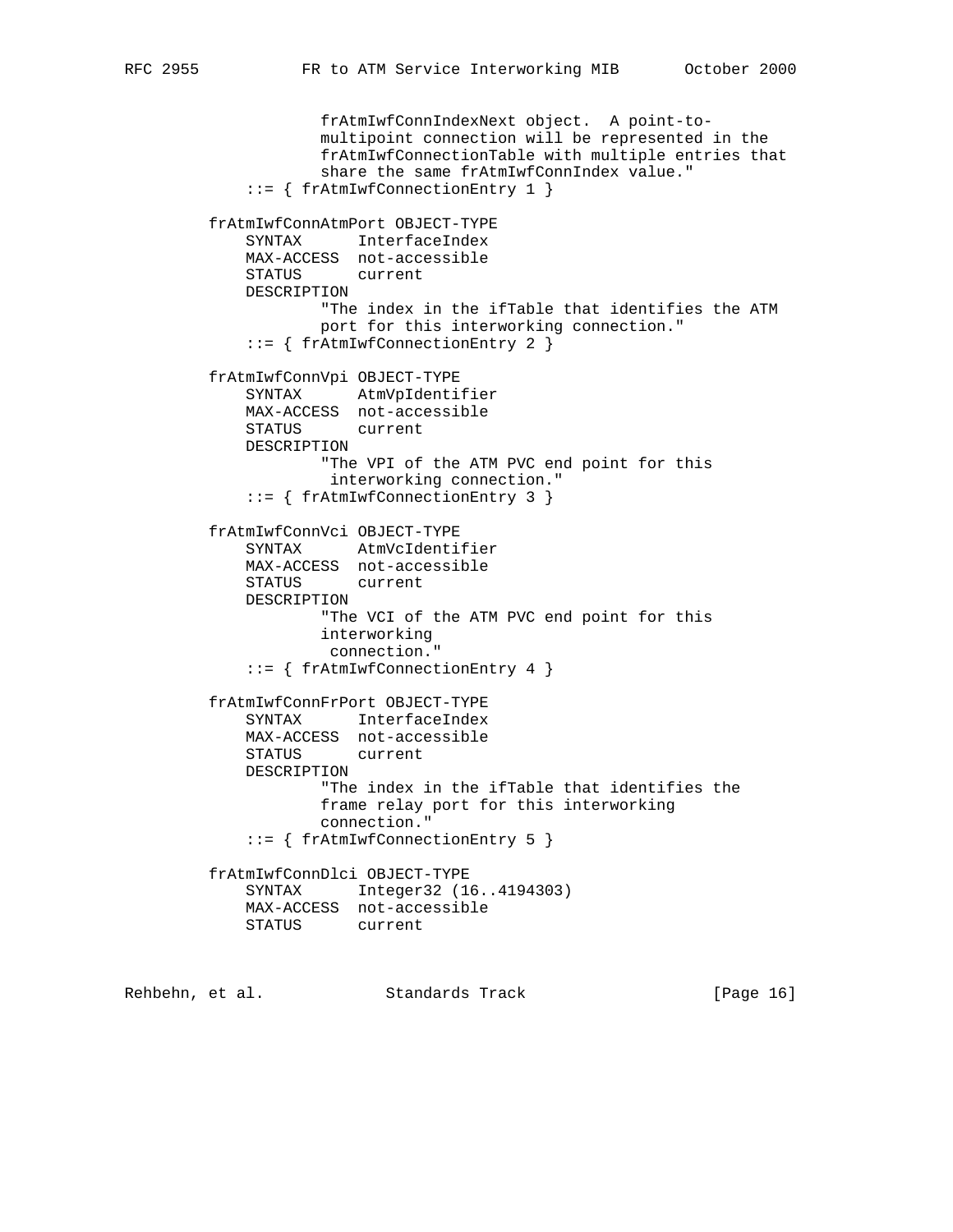```
 DESCRIPTION
             "The DLCI that identifies the frame relay PVC end
            point for this interworking connection."
     ::= { frAtmIwfConnectionEntry 6 }
 frAtmIwfConnRowStatus OBJECT-TYPE
    SYNTAX RowStatus
    MAX-ACCESS read-create
    STATUS current
    DESCRIPTION
            "The table row may be created with
            'createAndWait(5)' or 'createAndGo(4)'.
            To activate a connection entry, a valid connection
            descriptor MUST be established in the
            frAtmIwfConnectionDescriptor object.
           This object is set to 'destroy(6)' to delete the
            table row. Before the table row is destroyed, the
            OperStatus/AdminStatus of the corresponding
            endpoints MUST be 'down(2)'. The deactivation of
            the ATM endpoint MAY occur as a side-effect of
            deleting the FR/ATM IWF cross-connection table
            row. Otherwise, 'destroy(6)' operation MUST fail
             (error code 'inconsistentValue')."
     ::= { frAtmIwfConnectionEntry 7 }
 frAtmIwfConnAdminStatus OBJECT-TYPE
   SYNTAX INTEGER { up(1), down(2) }
    MAX-ACCESS read-create
    STATUS current
    DESCRIPTION
            "The desired operational state for this FR/ATM
             interworked connection.
           up(1) = Activate the connection. Before the
                          activation can be completed, the
                           OperStatus/AdminStatus of the
                           corresponding endpoints MUST be
                           'up(1)'. The activation of the
                           corresponding endpoints MAY occur as
                           a side-effect of activating the
                           FR/ATM IWF cross-connection.
            down(2) = Deactivate the connection. Before
                           the deactivation can be completed,
                           the atmVclAdminStatus of the
                           corresponding ATM endpoint MUST be
                           'down(2)'. The deactivation of the
```
Rehbehn, et al. Standards Track [Page 17]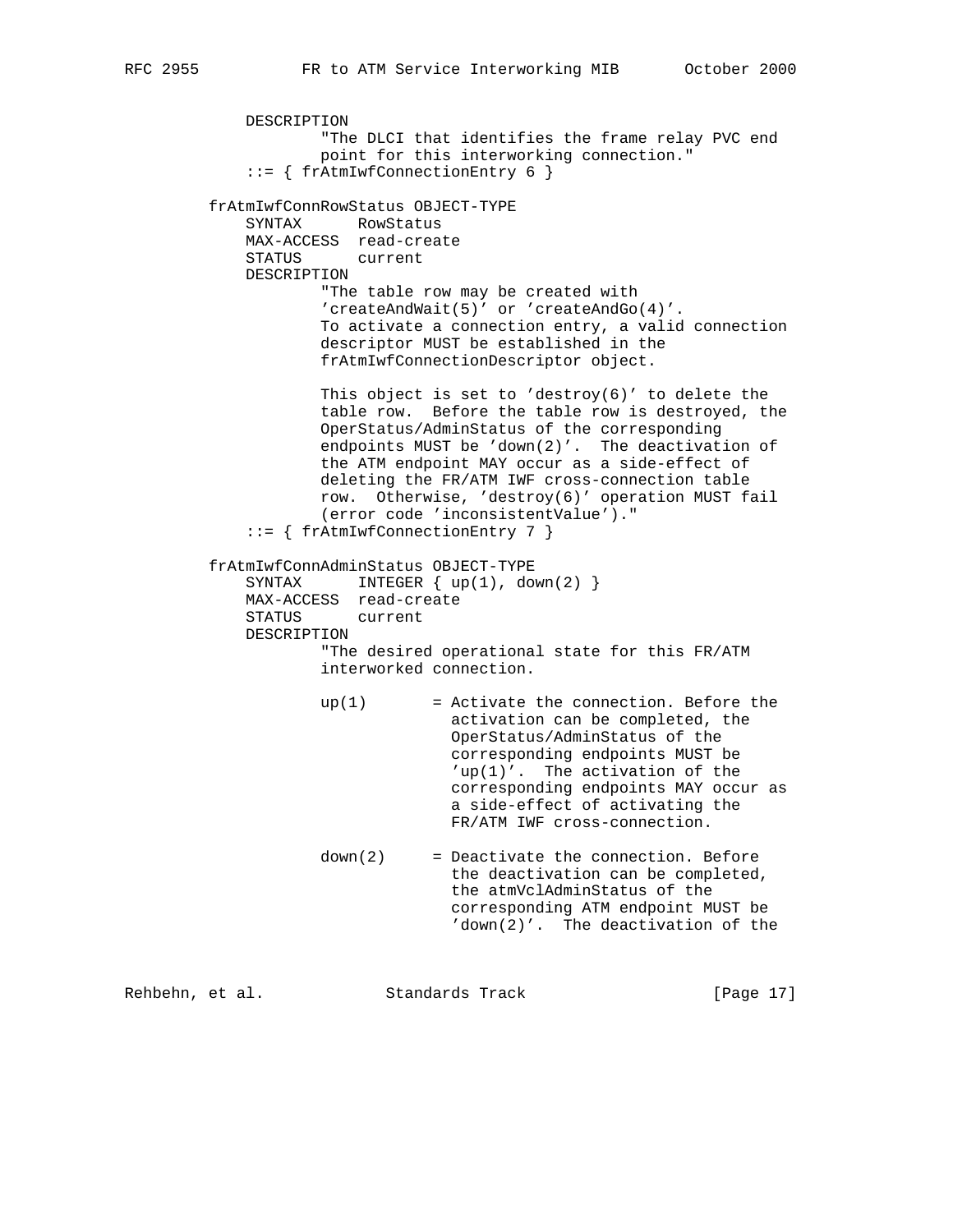```
 ATM endpoint MAY occur as a
                           side-effect of deactivating the
                           FR/ATM IWF cross-connection."
     ::= { frAtmIwfConnectionEntry 8 }
 frAtmIwfConnAtm2FrOperStatus OBJECT-TYPE
   SYNTAX INTEGER { up(1), down(2) }
    MAX-ACCESS read-only
    STATUS current
    DESCRIPTION
             "The current operational state of this
             interworking connection in the ATM to frame
            relay direction."
     ::= { frAtmIwfConnectionEntry 9 }
 frAtmIwfConnAtm2FrLastChange OBJECT-TYPE
    SYNTAX TimeStamp
    MAX-ACCESS read-only
    STATUS current
    DESCRIPTION
             "The value of sysUpTime at the time this
            interworking connection entered its current
            operational state in the ATM to FR direction. If
            the current state was entered prior to the last
            re-initialization of the local network management
            subsystem, then this object contains a zero
            value."
     ::= { frAtmIwfConnectionEntry 10 }
 frAtmIwfConnFr2AtmOperStatus OBJECT-TYPE
   SYNTAX INTEGER { up(1), down(2) }
    MAX-ACCESS read-only
    STATUS current
    DESCRIPTION
            "The current operational state of this
            interworking connection in the frame relay
            to ATM direction."
     ::= { frAtmIwfConnectionEntry 11 }
 frAtmIwfConnFr2AtmLastChange OBJECT-TYPE
    SYNTAX TimeStamp
    MAX-ACCESS read-only
    STATUS current
    DESCRIPTION
             "The value of sysUpTime at the time this
            interworking connection entered its current
            operational state in the FR to ATM direction. If
            the current state was entered prior to the last
```
Rehbehn, et al. Standards Track [Page 18]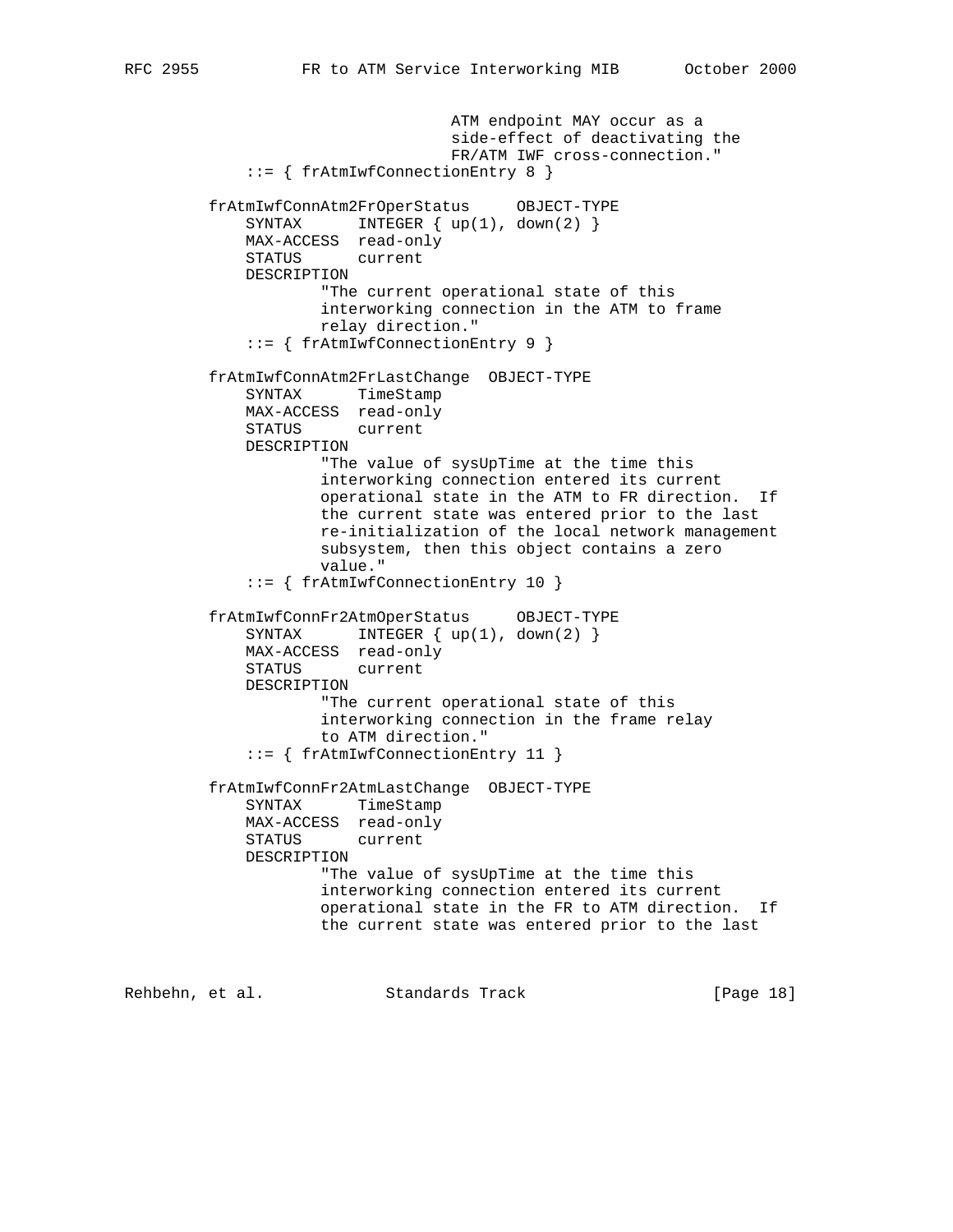re-initialization of the local network management subsystem, then this object contains a zero value." ::= { frAtmIwfConnectionEntry 12 } frAtmIwfConnectionDescriptor OBJECT-TYPE SYNTAX Integer32 MAX-ACCESS read-create STATUS current DESCRIPTION "The value represents a pointer to the relevant descriptor in the IWF descriptor table. An attempt to set this value to an inactive or non existent row in the Connection Descriptor Table MUST fail (error code 'inconsistentValue')." ::= { frAtmIwfConnectionEntry 13 } frAtmIwfConnFailedFrameTranslate OBJECT-TYPE SYNTAX Counter32 UNITS "Frames" MAX-ACCESS read-only STATUS current DESCRIPTION "This object counts the number of frames discarded by the IWF because, while operating in Translation Mode, the IWF is unable to decode the incoming frame payload header according to the mapping rules. (i.e., payload header not recognized by the IWF). Frame relay frames are received in the frame relay to ATM direction of the PVC. When operating in Transparent Mode, the IWF MUST return noSuchInstance." REFERENCE "FRF.8 [17], Section 5.3.1" ::= { frAtmIwfConnectionEntry 14 } frAtmIwfConnOverSizedFrames OBJECT-TYPE SYNTAX Counter32 UNITS "Frames" MAX-ACCESS read-only STATUS current DESCRIPTION "Count of frames discarded by the IWF because the frame is too large to be processed by the AAL5 segmentation procedure. Specifically, the frame

Rehbehn, et al. Standards Track [Page 19]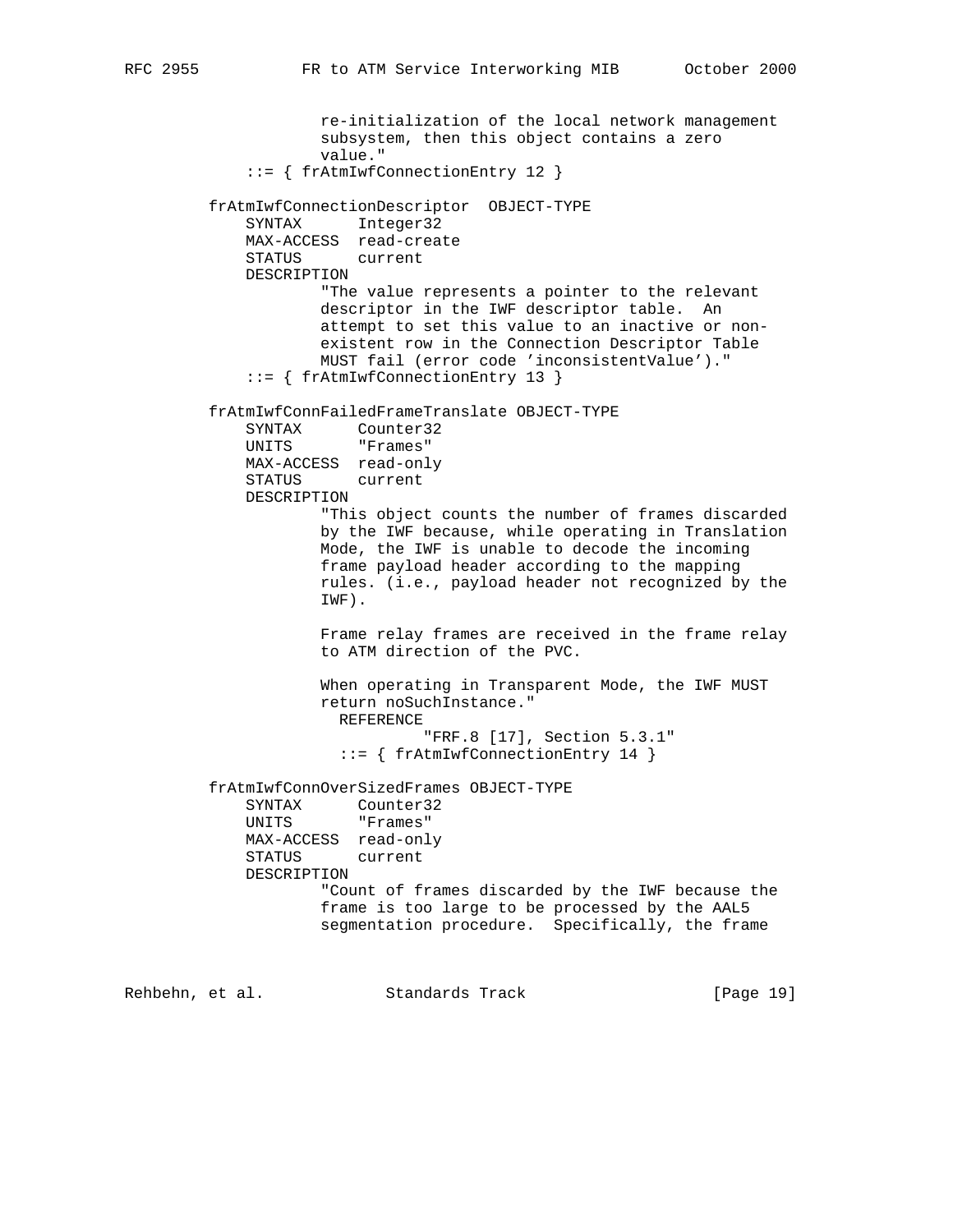does not conform to the size specified in the atmVccAal5CpcsTransmitSduSize object associated with the atmVclEntry at the ATM endpoint. Frame relay frames are received in the frame relay to ATM direction of the PVC." REFERENCE "ATM MIB [21], atmVclTable FRF.8 [17], 5.3.1.4" ::= { frAtmIwfConnectionEntry 15 } frAtmIwfConnFailedAal5PduTranslate OBJECT-TYPE SYNTAX Counter32 UNITS "PDUs" MAX-ACCESS read-only STATUS current DESCRIPTION "This attribute counts the number of AAL5 PDUs discarded by the IWF because, while operating in Translation Mode, the IWF is unable to decode the incoming AAL5 PDU payload header according to the mapping rules. (i.e., payload header not recognized by the IWF). AAL5 PDUs are received in the ATM to frame relay direction of the PVC. When operating in Transparent Mode, the IWF MUST return noSuchInstance." REFERENCE "FRF.8 [17], Section 5.3.1" ::= { frAtmIwfConnectionEntry 16 } frAtmIwfConnOverSizedSDUs OBJECT-TYPE SYNTAX Counter32 UNITS "SDUs" MAX-ACCESS read-only STATUS current DESCRIPTION "Count of AAL5 SDUs discarded by the IWF because the SDU is too large to be forwarded on the frame relay segment of the connection. Specifically, the frame does not conform to the size specified in the frLportFragSize object of the FRS MIB [19]. AAL5 PDUs are received in the ATM to frame relay direction of the PVC." REFERENCE "FRS MIB [19], frLportTable

Rehbehn, et al. Standards Track [Page 20]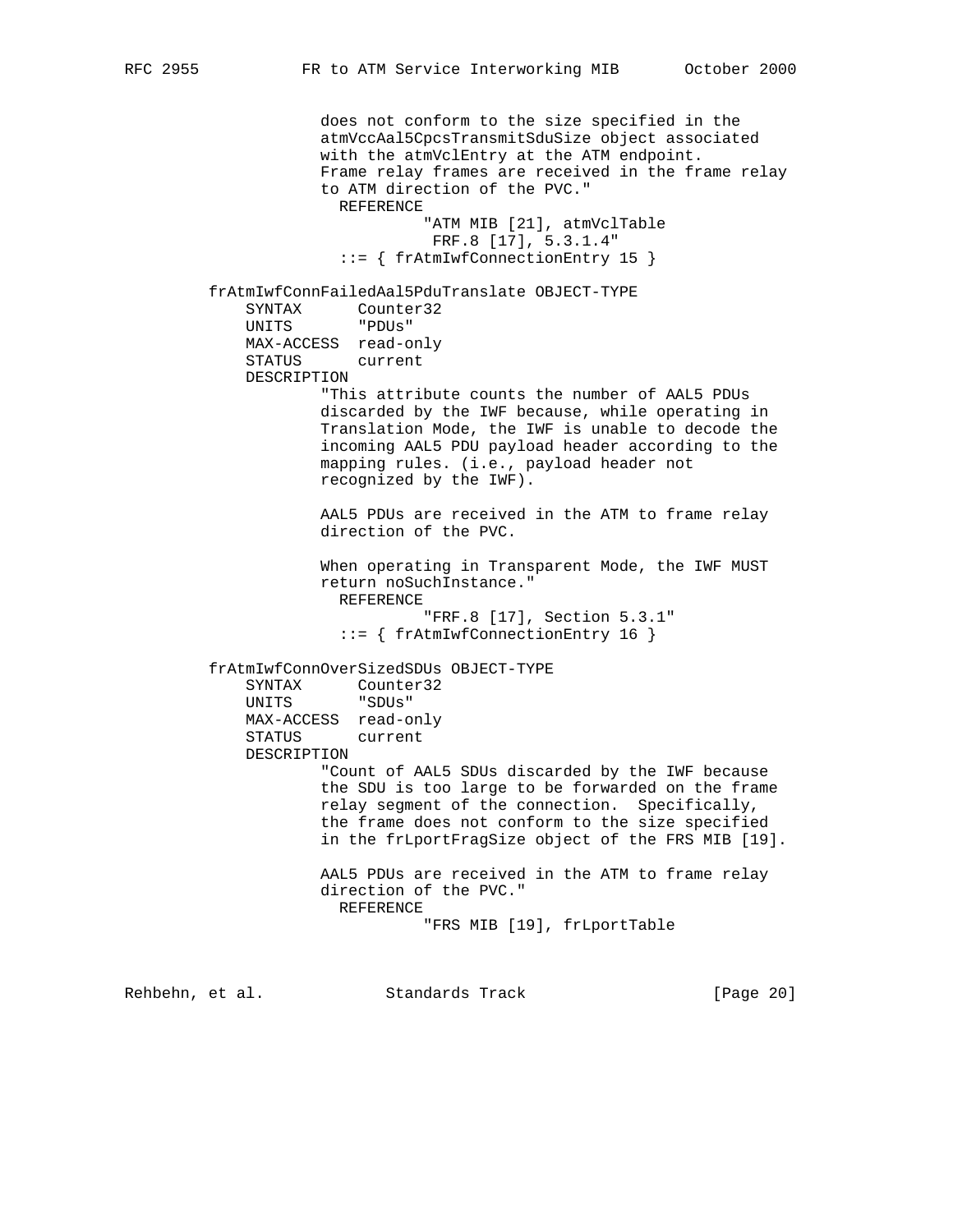FRF.8 [17], 5.3.1.4" ::= { frAtmIwfConnectionEntry 17 } frAtmIwfConnCrcErrors OBJECT-TYPE SYNTAX Counter32 UNITS "PDUs" MAX-ACCESS read-only STATUS current DESCRIPTION "The number of AAL5 CPCS PDUs received with CRC-32 errors on this AAL5 VCC at the IWF. AAL5 PDUs are received in the ATM to frame relay direction of the PVC." REFERENCE "ATM MIB [21], atmVclTable" ::= { frAtmIwfConnectionEntry 18 } frAtmIwfConnSarTimeOuts OBJECT-TYPE SYNTAX Counter32 UNITS "PDUs" MAX-ACCESS read-only STATUS current DESCRIPTION "The number of partially re-assembled AAL5 CPCS PDUs which were discarded on this AAL5 VCC at the IWF because they were not fully re-assembled within the required time period. If the re assembly timer is not supported, then this object contains a zero value. AAL5 PDUs are received in the ATM to frame relay direction of the PVC." REFERENCE "ATM MIB [21], atmVclTable" ::= { frAtmIwfConnectionEntry 19 } -- -- The FR/ATM PVC Service IWF Connection Descriptor Group -- -- The Frame Relay/ATM PVC Service Interworking Function -- Connection Descriptor table. A descriptor provides the -- attributes for a type of interworked connection. - frAtmIwfConnectionDescriptorIndexNext OBJECT-TYPE SYNTAX Integer32 (0..2147483647) MAX-ACCESS read-only

Rehbehn, et al. Standards Track [Page 21]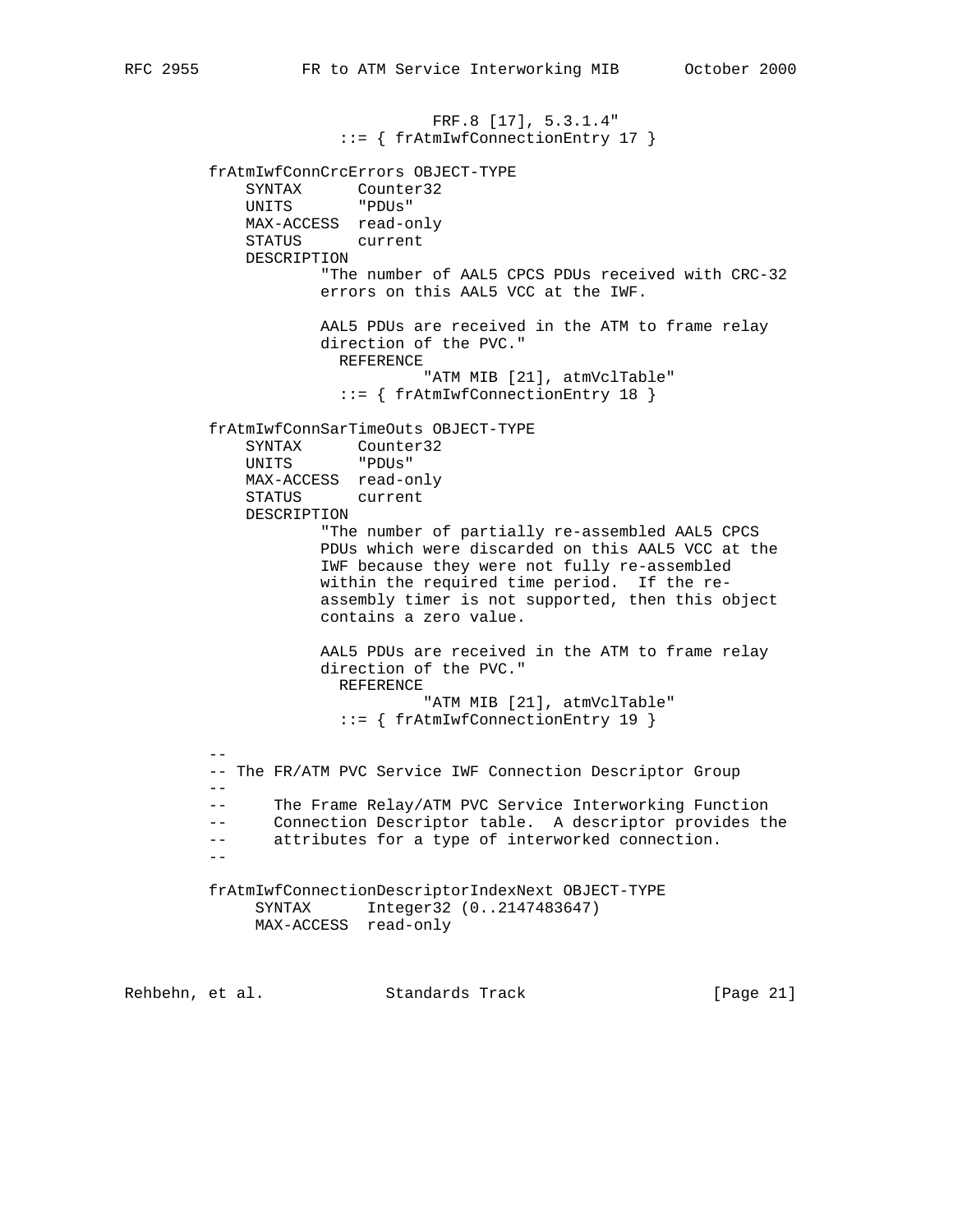STATUS current DESCRIPTION "This object contains an appropriate value to be used for frAtmIwfConnectionDescriptorIndex when creating entries in the frAtmIwfConnectionDescriptorTable. The value 0 indicates that no unassigned entries are available. To obtain the frAtmIwfConnectionDescriptorIndexNext value for a new entry, the manager issues a management protocol retrieval operation to obtain the current value of this object. After each retrieval, the agent should modify the value to the next unassigned index." ::= { frAtmIwfMIBObjects 3 } frAtmIwfConnectionDescriptorTable OBJECT-TYPE SYNTAX SEQUENCE OF FrAtmIwfConnectionDescriptorEntry MAX-ACCESS not-accessible STATUS current DESCRIPTION "A table in which each row represents a descriptor for one type of Frame Relay/ATM interworking connection. A descriptor may be assigned to zero or more FR/ATM PVC service IWF connections." ::= { frAtmIwfMIBObjects 4 } frAtmIwfConnectionDescriptorEntry OBJECT-TYPE SYNTAX FrAtmIwfConnectionDescriptorEntry MAX-ACCESS not-accessible STATUS current DESCRIPTION "An entry for a descriptor in an interworking connection between a frame relay PVC and an ATM PVC." INDEX { frAtmIwfConnectionDescriptorIndex } ::= { frAtmIwfConnectionDescriptorTable 1 } FrAtmIwfConnectionDescriptorEntry ::= SEQUENCE { frAtmIwfConnectionDescriptorIndex Integer32,<br>frAtmIwfConnDescriptorRowStatus RowStatus. frAtmIwfConnDescriptorRowStatus RowStatu<br/>
RowStatu<br/>
frAtmIwfConnDeToClpMappingMode INTEGER, frAtmIwfConnDeToClpMappingMode frAtmIwfConnClpToDeMappingMode INTEGER, frAtmIwfConnCongestionMappingMode INTEGER, frAtmIwfConnEncapsulationMappingMode INTEGER, frAtmIwfConnEncapsulationMappings BITS, frAtmIwfConnFragAndReassEnabled INTEGER,

Rehbehn, et al. Standards Track [Page 22]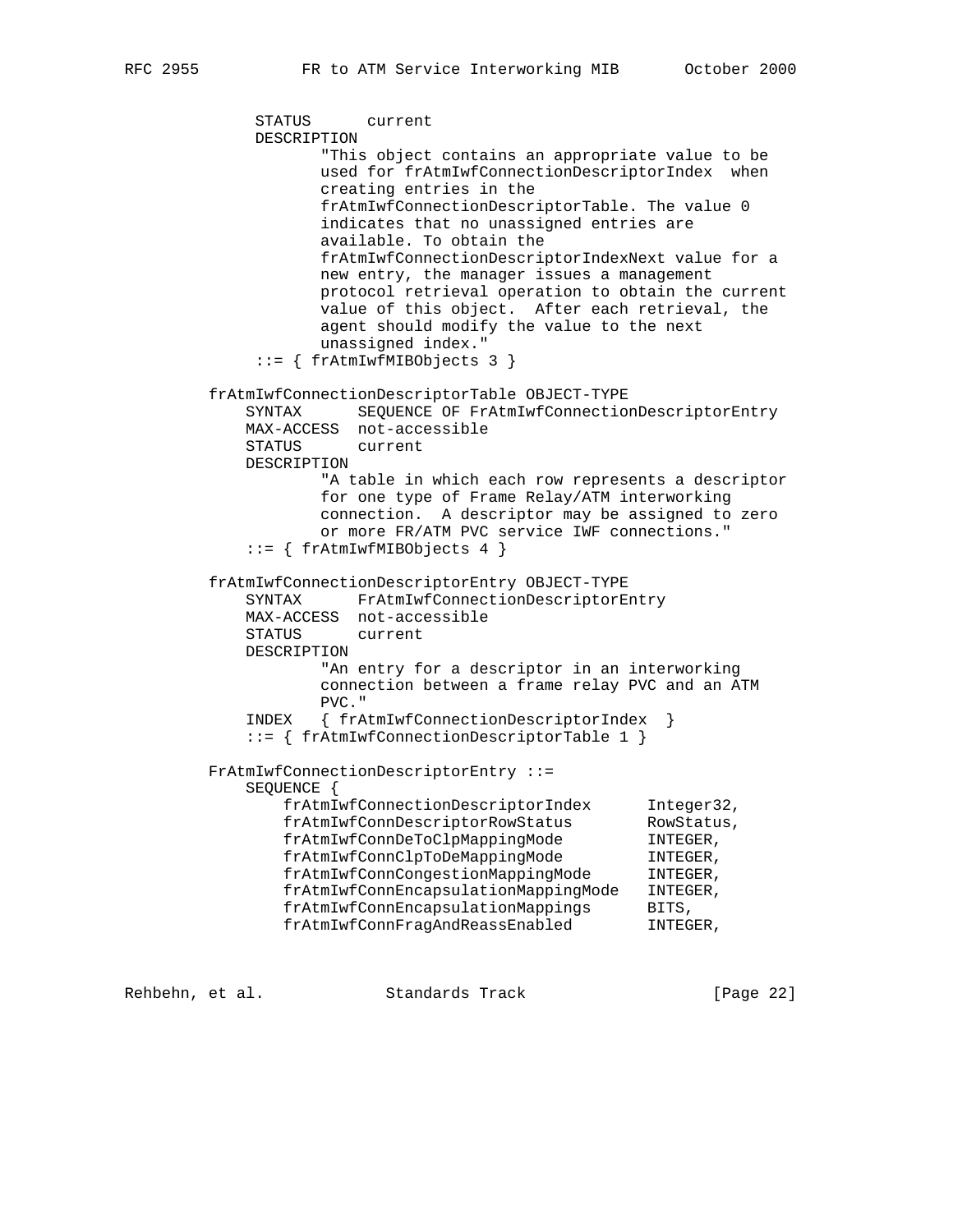```
 frAtmIwfConnArpTranslationEnabled INTEGER
 }
         frAtmIwfConnectionDescriptorIndex OBJECT-TYPE
             SYNTAX Integer32 (1..2147483647)
             MAX-ACCESS not-accessible
             STATUS current
             DESCRIPTION
                     "A unique value to identify a descriptor in the
                     table "
             ::= { frAtmIwfConnectionDescriptorEntry 1 }
         frAtmIwfConnDescriptorRowStatus OBJECT-TYPE
             SYNTAX RowStatus
             MAX-ACCESS read-create
             STATUS current
             DESCRIPTION
                     "The status of this table row. This object is
                     used to create or delete an entry in the
                     descriptor table.
                     Creation of the row requires a row index (see
                     frAtmIwfConnectionDescriptorIndexNext). If not
                     explicitly set or in existence, all other columns
                     of the row will be created and initialized to the
                     default value. During creation, this object MAY
                     be set to 'createAndGo(4)' or 'createAndWait(5)'.
                     The object MUST contain the value 'active(1)'
                     before any connection table entry references the
                     row.
                     To destroy a row in this table, this object is set
                     to the 'destroy(6)' action. Row destruction MUST
                     fail (error code 'inconsistentValue') if any
                     connection references the row."
             ::= { frAtmIwfConnectionDescriptorEntry 2 }
         frAtmIwfConnDeToClpMappingMode OBJECT-TYPE
             SYNTAX INTEGER {
                          model(1),
                           mode2Const0(2),
                        mode2Const1(3)<br>}
 }
             MAX-ACCESS read-create
             STATUS current
             DESCRIPTION
                     "This object describes which mode of translation
                     is in use for loss priority mapping in the frame
```
Rehbehn, et al. Standards Track [Page 23]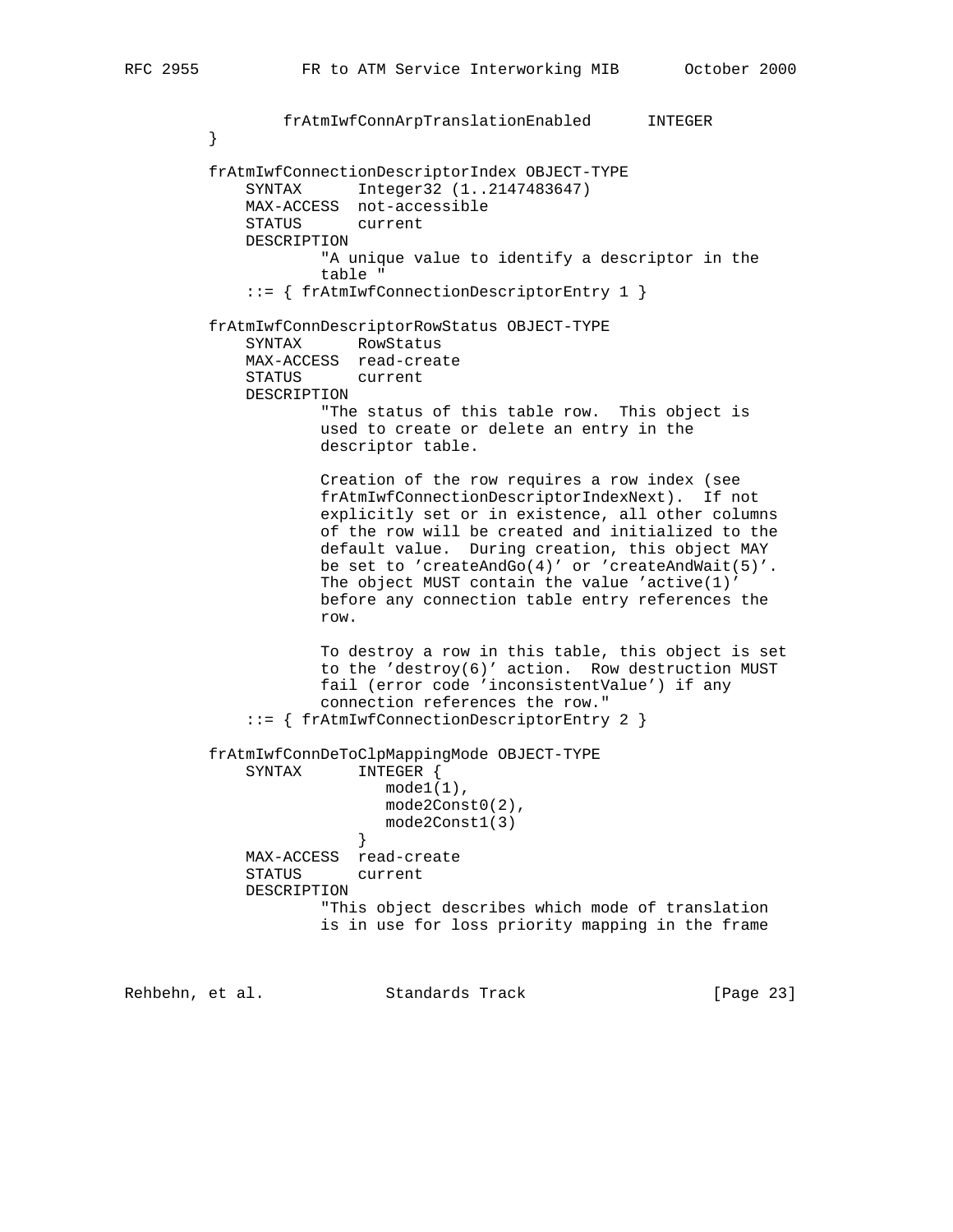relay to ATM direction.

- $model(1)$  = the DE field in the  $Q.922$  core frame shall be mapped to the ATM CLP field of every cell generated by the segmentation process of the AAL5 PDU containing the information of that frame.
- mode2Contst0(2) = the ATM CLP field of every cell generated by the segmentation process of the AAL5 PDU containing the information of that frame shall be set to constant 0.
- mode2Contst1(3) = the ATM CLP field of every cell generated by the segmentation process of the AAL5 PDU containing the information of that frame shall be set to constant 1."

```
 REFERENCE
          "FRF.8 [17], Section 4.2.1"
 DEFVAL { mode1 }
 ::= { frAtmIwfConnectionDescriptorEntry 3 }
```
 frAtmIwfConnClpToDeMappingMode OBJECT-TYPE SYNTAX INTEGER { mode1(1), mode2Const0(2), mode2Const1(3) } MAX-ACCESS read-create STATUS current DESCRIPTION "This object describes which mode of translation is in use for loss priority mapping in the ATM to frame relay direction.

- $model(1)$  = if one or more cells in a frame has its CLP field set, the DE field of the Q.922 core frame should be set.
- $mode2Const0(2)$  = the DE field of the Q.922 core frame should be set to the

Rehbehn, et al. Standards Track [Page 24]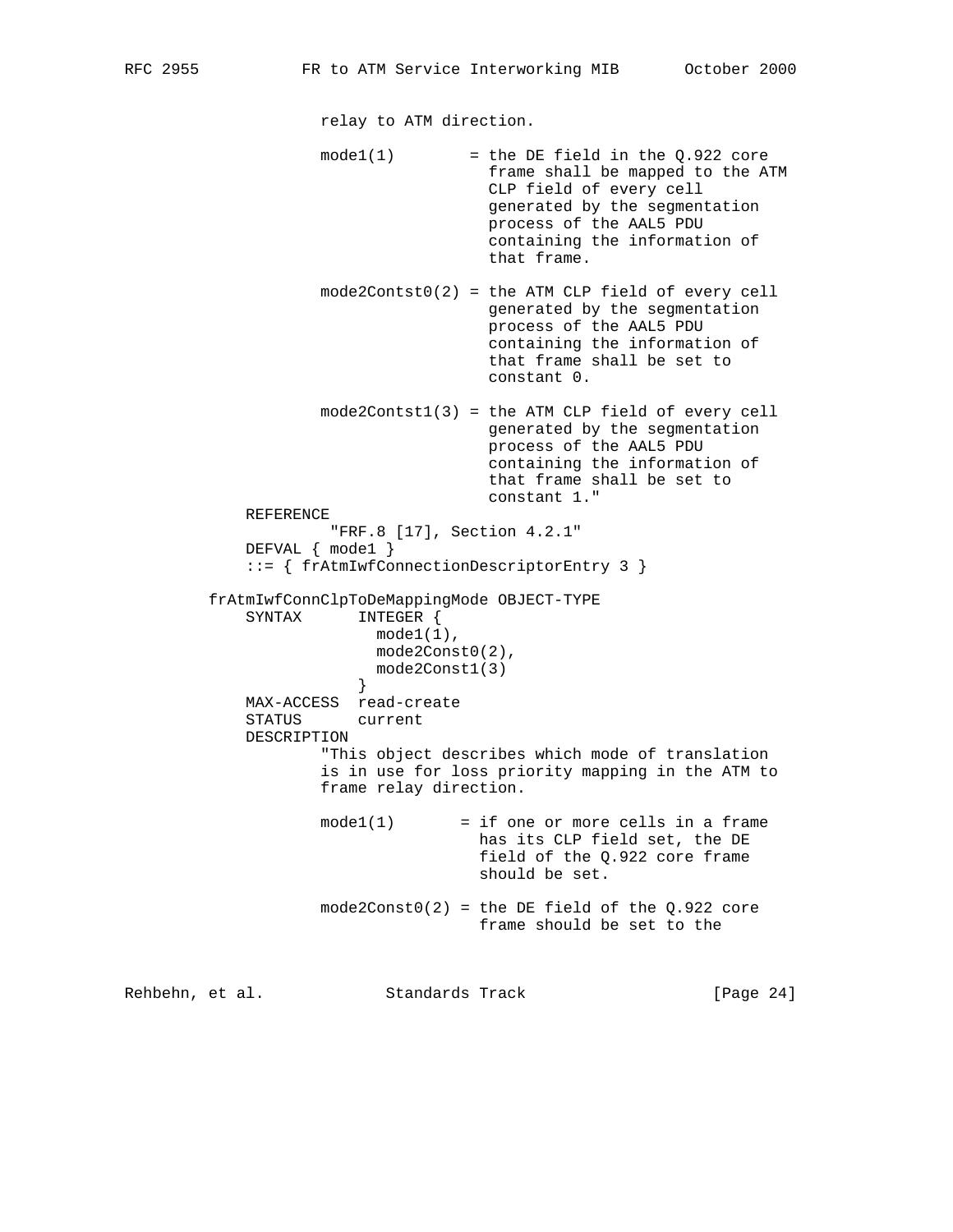constant 0.  $mode2Const1(3)$  = the DE field of the  $Q.922$  core frame should be set to the constant 1." REFERENCE "FRF.8 [17], Section 4.2.2" DEFVAL { mode1 } ::= { frAtmIwfConnectionDescriptorEntry 4 } frAtmIwfConnCongestionMappingMode OBJECT-TYPE SYNTAX INTEGER { mode1(1),  $model(2)$  } MAX-ACCESS read-create STATUS current DESCRIPTION "This object describes which mode of translation is in use for forward congestion indication mapping in the frame relay to ATM direction.  $model(1)$  = The FECN field in the Q.922 core frame shall be mapped to the ATM EFCI field of every cell generated by the segmentation process of the AAL5 PDU containing the information of that frame.  $mode2(2)$  = The FECN field in the Q.922 core frame shall not be mapped to the ATM EFCI field of cells generated by the segmentation process of the AAL5 PDU containing the information of that frame. The EFCI field is always set to 'congestion not experienced'. In both of the modes above, if there is congestion in the forward direction in the ATM layer within the IWF, then the IWF can set the EFCI field to 'congestion experienced'." REFERENCE "FRF.8 [17], Section 4.3.1.1" DEFVAL { mode1 } ::= { frAtmIwfConnectionDescriptorEntry 5 } frAtmIwfConnEncapsulationMappingMode OBJECT-TYPE SYNTAX INTEGER {

Rehbehn, et al. Standards Track [Page 25]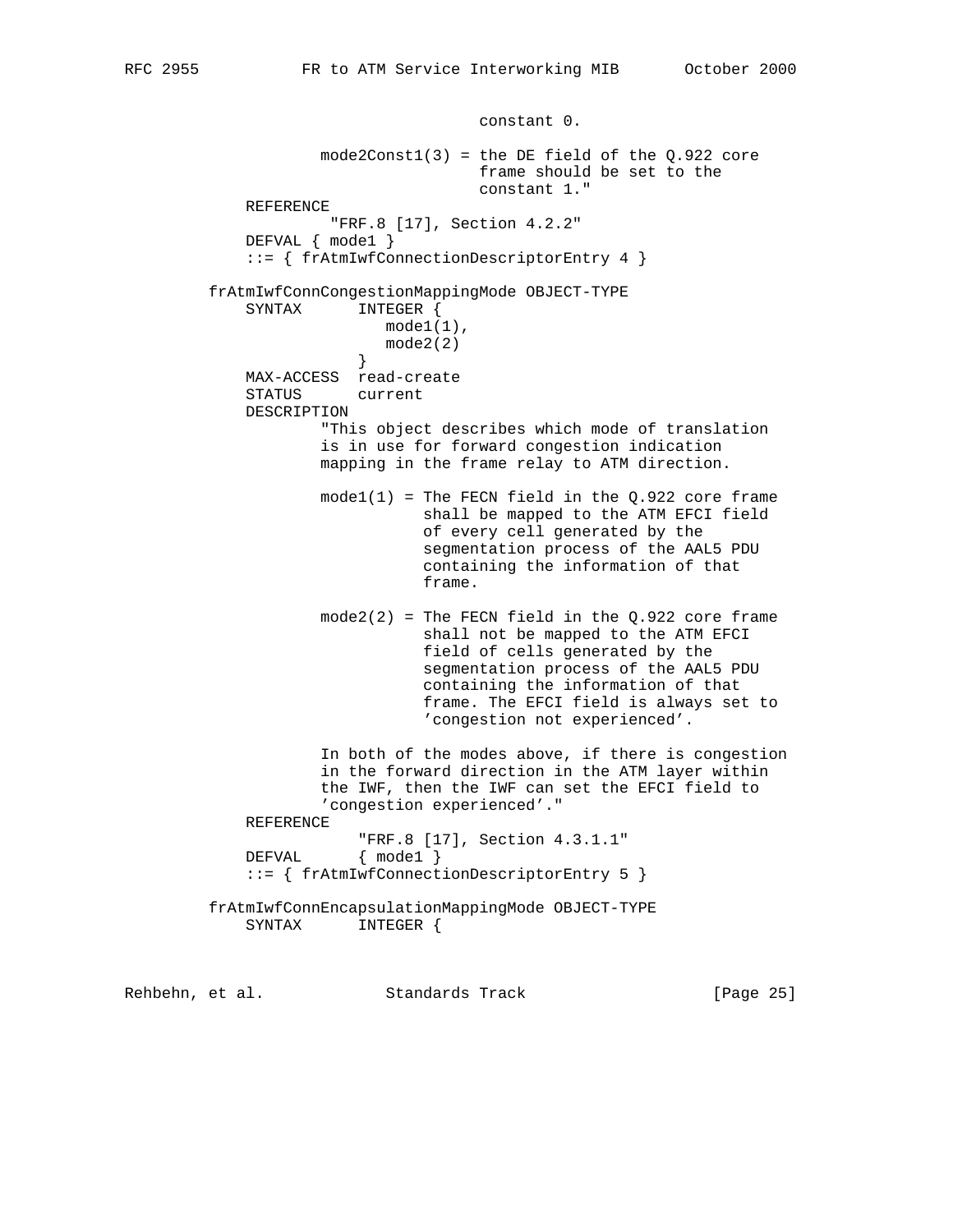```
 transparentMode(1),
                            translationMode(2),
                            translationModeAll(3)
 }
             MAX-ACCESS read-create
             STATUS current
             DESCRIPTION
                     "This object indicates whether the mapping of
                     upper layer protocol encapsulation is enabled on
                     this interworking connection.
                    transparentMode(1) = Forward the encapsulations unaltered.
                     translationMode(2) = Perform mapping between the
                                         two encapsulations due to the
                                         incompatibilities of the two
                                         methods. Mapping is provided
                                         for a subset of the potential
                                         encapsulations as itemized in
                                         frAtmIwfConnEncapsulationMapp
 ings.
                     translationModeAll(3) = Perform mapping between
                                         the two encapsulations due to
                                         the incompatibilities of the
                                         two methods. All
                                         encapsulations are
                                         translated."
             REFERENCE
                         "FRF.8 [17], Section 5.3"
             DEFVAL { transparentMode }
             ::= { frAtmIwfConnectionDescriptorEntry 6 }
         frAtmIwfConnEncapsulationMappings OBJECT-TYPE
             SYNTAX BITS {
                   none (0),
                    bridgedPdus(1),
                    bridged802dot6(2),
                    bPdus(3),
                    routedIp(4),
                    routedOsi(5),
                    otherRouted(6),
                    x25Iso8202(7),
                    q933q2931(8) }
             MAX-ACCESS read-create
             STATUS current
             DESCRIPTION
```
Rehbehn, et al. Standards Track [Page 26]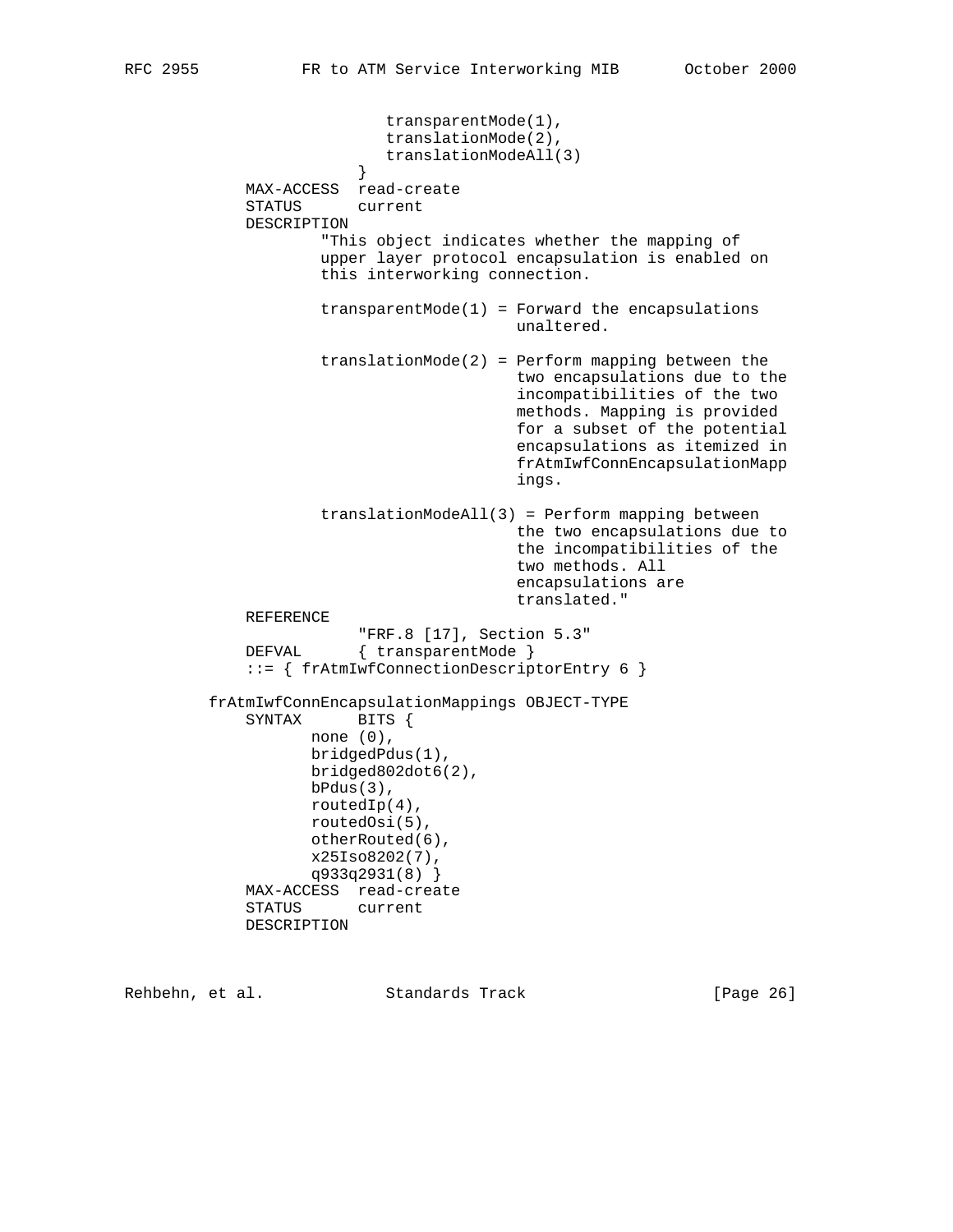"If upper layer protocol encapsulation mapping is enabled on this interworking connection, then this attribute enumerates which of the encapsulation mappings are supported. none(0) = Transparent mode operation  $bridge dPdus(1) = PID: 0x00-01, -07, -02 or -08$  bridged802dot6(2) = PID: 0x00-0B  $bPdus(3)$  = PID:  $0x00-0E$  or  $-0F$  routedIp(4) = NLPID: OxCC  $routedOsi(5)$  = NLPID:  $0x81$ ,  $0x82$  or  $0x83$  otherRouted(6) = Other routed protocols  $x25Iso8202(7) = X25$  $q933q2931(8) = Q.933$  and  $Q.2931"$  REFERENCE "FRF.8 [17], Section 5.3.1" DEFVAL { { none } } ::= { frAtmIwfConnectionDescriptorEntry 7 } frAtmIwfConnFragAndReassEnabled OBJECT-TYPE SYNTAX INTEGER  $\{ \text{enabeled}(1), \text{disabeled}(2) \}$  MAX-ACCESS read-create STATUS current DESCRIPTION "The attribute indicates whether fragmentation and reassembly is enabled for this connection." REFERENCE "FRF.8 [17], Section 5.3.1.4" DEFVAL { disabled } ::= { frAtmIwfConnectionDescriptorEntry 8 } frAtmIwfConnArpTranslationEnabled OBJECT-TYPE SYNTAX INTEGER  $\{ \text{enabeled}(1), \text{disabeled}(2) \}$  MAX-ACCESS read-create STATUS current DESCRIPTION "The attribute indicates whether ARP translation is enabled for this connection." REFERENCE "FRF.8 [17], Section 5.4" DEFVAL { disabled } ::= { frAtmIwfConnectionDescriptorEntry 9 } -- -- Augmentation of ATM MIB VCL Endpoint Table (atmVclTable) - frAtmIwfVclTable OBJECT-TYPE SYNTAX SEQUENCE OF FrAtmIwfVclEntry

Rehbehn, et al. Standards Track [Page 27]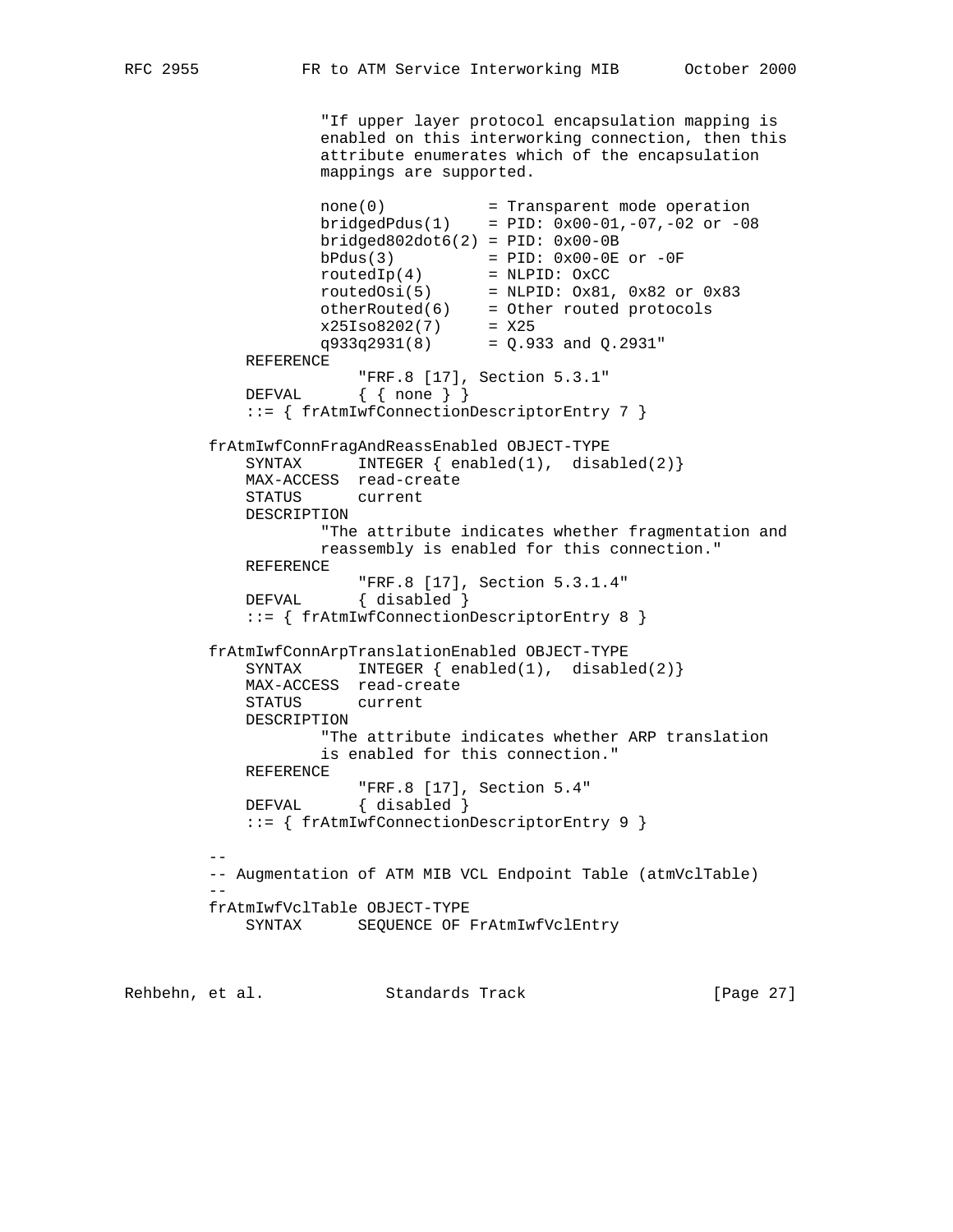```
 MAX-ACCESS not-accessible
     STATUS current
     DESCRIPTION
             "The FR/ATM IWF VCL Table augments the ATM MIB VCL
             Endpoint table."
     ::= { frAtmIwfMIBObjects 5 }
 frAtmIwfVclEntry OBJECT-TYPE
     SYNTAX FrAtmIwfVclEntry
     MAX-ACCESS not-accessible
     STATUS current
    DESCRIPTION
            "Entries in this table are created only by the
             agent. One entry exists for each ATM VCL managed
            by the agent."
     AUGMENTS { atmVclEntry }
    ::= \{ frAtmIwfVcITable 1 \} FrAtmIwfVclEntry ::= SEQUENCE {
    frAtmIwfVclCrossConnectIdentifier Integer32
 }
 frAtmIwfVclCrossConnectIdentifier OBJECT-TYPE
     SYNTAX Integer32 (1..2147483647)
     MAX-ACCESS read-only
     STATUS current
     DESCRIPTION
             "This object contains the index value of the
             FR/ATM cross-connect table entry used to link the
            ATM VCL with a frame relay PVC.
             Each row of the atmVclTable that is not cross-
             connected with a frame relay PVC MUST return the
             value zero when this object is read.
             In the case of (frame relay) point to (ATM)
             multipoint, multiple ATM VCLs will have the same
             value of this object, and all their cross-
             connections are identified by entries that are
             indexed by the same value of
             frAtmIwfVclCrossConnectIdentifier in the
             frAtmIwfConnectionTable of this MIB module.
             The value of this object is initialized by the
             agent after the associated entries in the
             frAtmIwfConnectionTable have been created."
    ::= { frAtmIwfVclEntry 1 }
```
Rehbehn, et al. Standards Track [Page 28]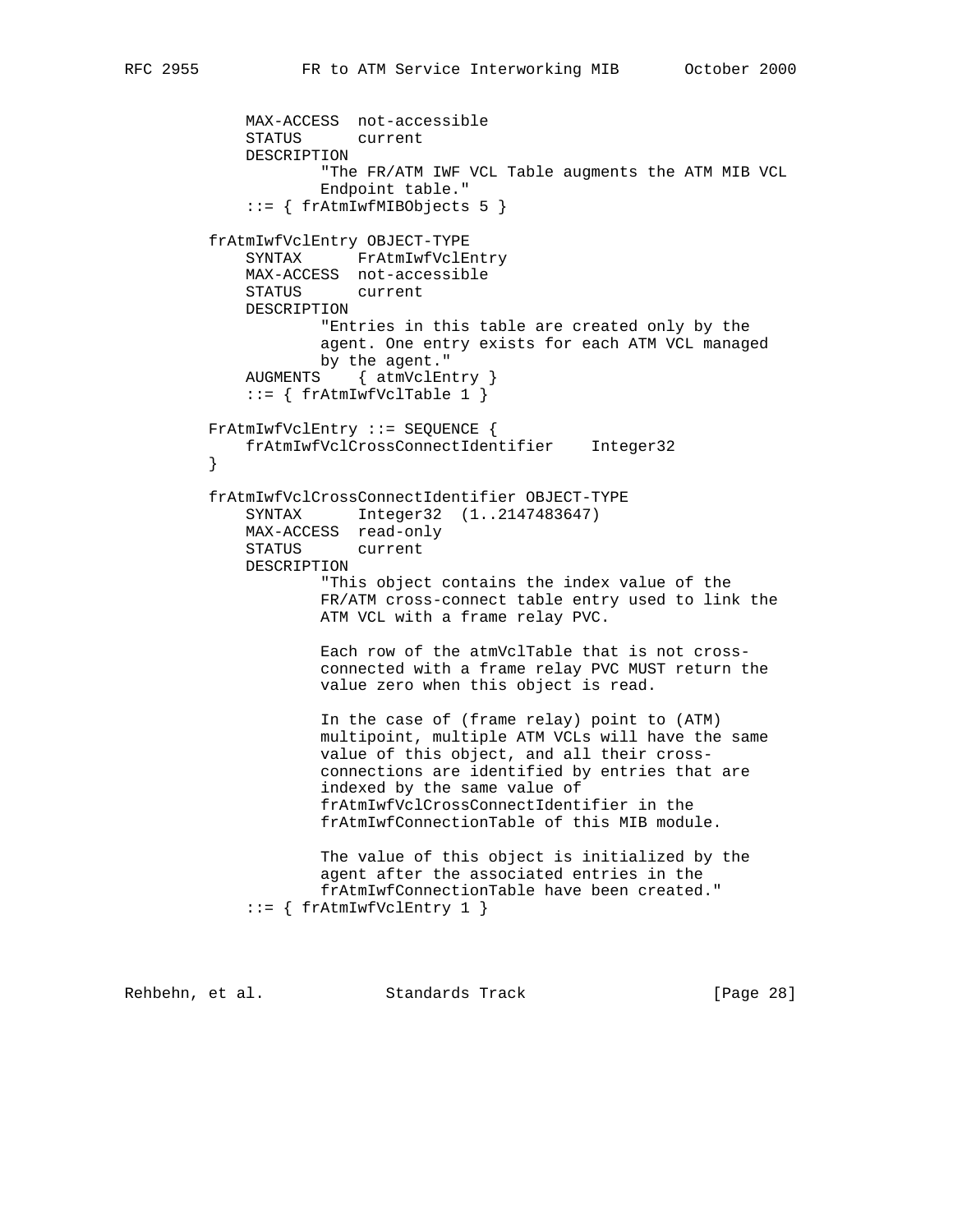```
 --
         -- Frame Relay/ATM PVC Service Interworking NOTIFICATION
 --
         frAtmIwfConnStatusChange NOTIFICATION-TYPE
             OBJECTS { frAtmIwfConnAdminStatus,
                        frAtmIwfConnAtm2FrOperStatus,
                        frAtmIwfConnFr2AtmOperStatus
 }
             STATUS current
             DESCRIPTION
                     "An indication that the status of this
                     interworking connection has changed."
            ::= { frAtmIwfTrapsPrefix 1 }
 --
         -- Conformance Information
 --
 --
         -- Compliance Statement For Equipment
 --
         frAtmIwfEquipmentCompliance MODULE-COMPLIANCE
             STATUS current
             DESCRIPTION
                     "The compliance statement for equipment that
                     implements the FR/ATM Interworking MIB."
             MODULE -- this module
                 MANDATORY-GROUPS { frAtmIwfBasicGroup,
                                   frAtmIwfConnectionDescriptorGroup,
                                   frAtmIwfAtmVclTableAugmentGroup,
                                   frAtmIwfNotificationsGroup }
                OBJECT frAtmIwfConnDeToClpMappingMode<br>SYNTAX INTEGER { mode1(1) }
                          INTEGER { mode1(1) } DESCRIPTION
                     "Only support for Mode 1 is REQUIRED."
                 OBJECT frAtmIwfConnClpToDeMappingMode
                SYNTAX INTEGER { mode1(1) }
                 DESCRIPTION
                     "Only support for Mode 1 is REQUIRED."
                 OBJECT frAtmIwfConnCongestionMappingMode
                SYNTAX INTEGER { mode1(1) }
                 DESCRIPTION
```
Rehbehn, et al. Standards Track [Page 29]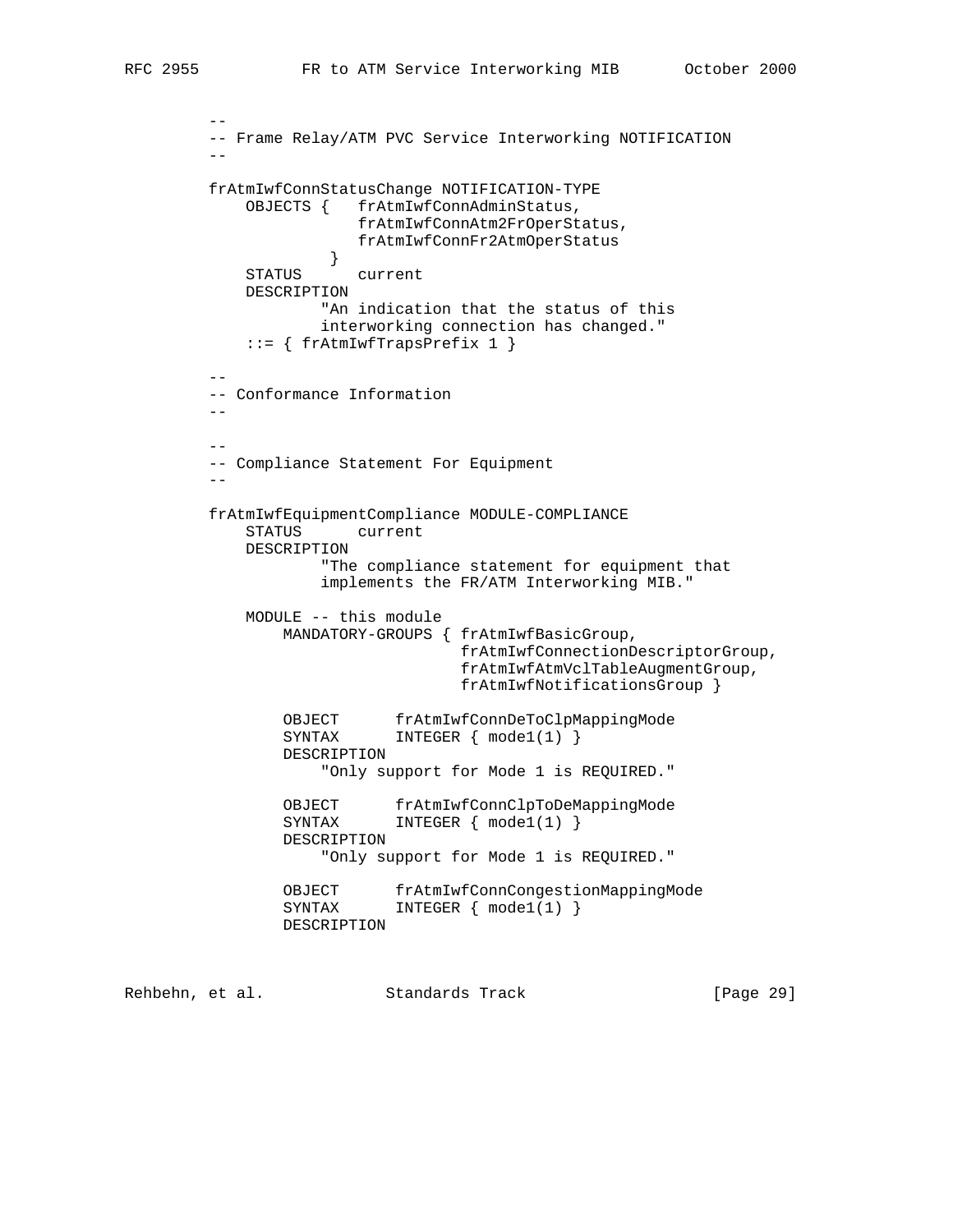"Only support for Mode 1 is REQUIRED." OBJECT frAtmIwfConnEncapsulationMappingMode SYNTAX INTEGER { transparentMode(1) } DESCRIPTION "Support for Translation Mode is OPTIONAL." OBJECT frAtmIwfConnEncapsulationMappings SYNTAX BITS { none(0) } DESCRIPTION "The IWF may provide one, some or none of the encapsulation translations defined in section 5.3.1 of FRF.8 [17]." OBJECT frAtmIwfConnFragAndReassEnabled<br>SYNTAX INTEGER { disabled(2) } INTEGER  $\{$  disabled(2)  $\}$  DESCRIPTION "Only support for Mode 1 is REQUIRED." OBJECT frAtmIwfConnArpTranslationEnabled SYNTAX INTEGER { disabled(2) } DESCRIPTION "Support for ARP Translation is NOT REQUIRED." ::= { frAtmIwfCompliances 1 } -- -- Compliance Statement For Service (CNM Interface) - frAtmIwfServiceCompliance MODULE-COMPLIANCE STATUS current DESCRIPTION "The compliance statement for a CNM interface that implements the FR/ATM Interworking MIB." MODULE -- this module MANDATORY-GROUPS { frAtmIwfBasicGroup, frAtmIwfConnectionDescriptorGroup, frAtmIwfAtmVclTableAugmentGroup, frAtmIwfNotificationsGroup } -- -- Exceptions for each object type implemented for a -- CNM view of the FR/ATM Interworking MIB -- OBJECT frAtmIwfConnAdminStatus MIN-ACCESS read-only

Rehbehn, et al. Standards Track [Page 30]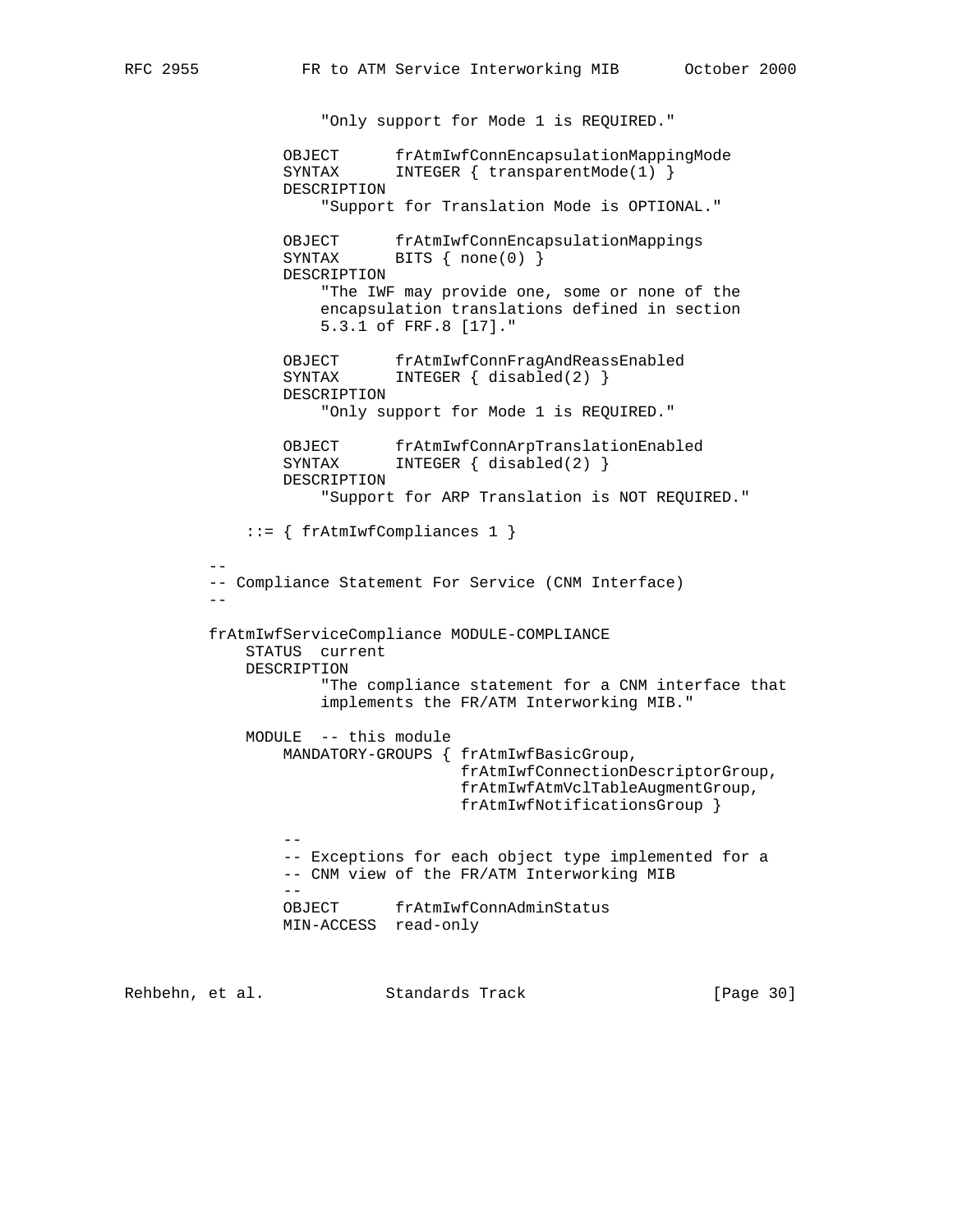DESCRIPTION "Write access is not REQUIRED." OBJECT frAtmIwfConnDeToClpMappingMode<br>SYNTAX INTEGER { mode1(1) } SYNTAX INTEGER { mode1(1) } MIN-ACCESS read-only DESCRIPTION "Support for Mode 1 is REQUIRED. Other modes are OPTIONAL. Write access is NOT REQUIRED." OBJECT frAtmIwfConnClpToDeMappingMode SYNTAX INTEGER { mode1(1) } MIN-ACCESS read-only DESCRIPTION "Support for Mode 1 is REQUIRED. Other modes are OPTIONAL. Write access is NOT REQUIRED." OBJECT frAtmIwfConnCongestionMappingMode SYNTAX INTEGER { mode1(1) } MIN-ACCESS read-only DESCRIPTION "Support for Mode 1 is REQUIRED. Other modes are OPTIONAL. Write access is NOT REQUIRED." OBJECT frAtmIwfConnEncapsulationMappingMode SYNTAX INTEGER { transparentMode(1) } MIN-ACCESS read-only DESCRIPTION "Support for Transparent Mode is REQUIRED. Translation Mode is OPTIONAL. Write access is not required." OBJECT frAtmIwfConnEncapsulationMappings SYNTAX BITS { none(0) } MIN-ACCESS read-only DESCRIPTION "The IWF may provide one, some or none of the encapsulation translations defined in section 5.3.1 of FRF.8 [17]. Write access is not required." OBJECT frAtmIwfConnFragAndReassEnabled SYNTAX INTEGER { disabled(2) } MIN-ACCESS read-only DESCRIPTION "Support for Fragmentation and Reassembly is NOT REQUIRED. Write access is not required."

Rehbehn, et al. Standards Track [Page 31]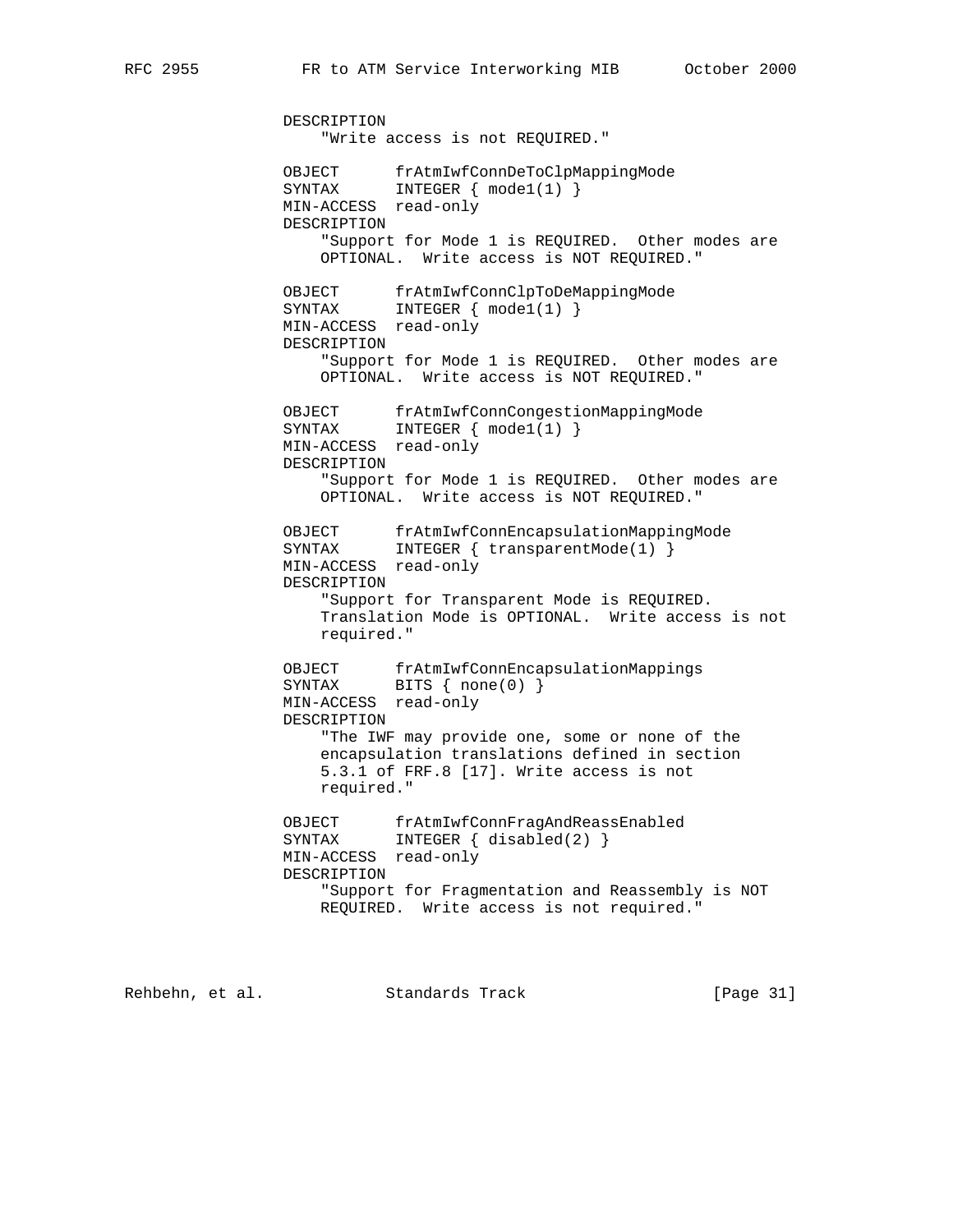```
 OBJECT frAtmIwfConnArpTranslationEnabled
SYNTAX INTEGER { disabled(2) }
 MIN-ACCESS read-only
                DESCRIPTION
                    "Support for ARP Translation is not required.
                    Write access is not required."
                OBJECT frAtmIwfConnRowStatus
                MIN-ACCESS read-only
                DESCRIPTION
                    "Write access is not required."
             ::= { frAtmIwfCompliances 2 }
 --
         -- Units of Conformance
 --
 --
         -- Basic FR/ATM IWF PVC Connection Group
 --
         frAtmIwfBasicGroup OBJECT-GROUP
             OBJECTS { frAtmIwfConnIndexNext,
                      frAtmIwfConnAdminStatus,
                      frAtmIwfConnAtm2FrOperStatus,
                      frAtmIwfConnAtm2FrLastChange,
                      frAtmIwfConnFr2AtmOperStatus,
                      frAtmIwfConnFr2AtmLastChange,
                      frAtmIwfConnectionDescriptor,
                      frAtmIwfConnFailedFrameTranslate,
                      frAtmIwfConnOverSizedFrames,
                      frAtmIwfConnFailedAal5PduTranslate,
                      frAtmIwfConnOverSizedSDUs,
                      frAtmIwfConnCrcErrors,
                      frAtmIwfConnSarTimeOuts,
                      frAtmIwfConnRowStatus }
             STATUS current
             DESCRIPTION
                    "The collection of basic objects for configuration
                    and control of FR/ATM interworking connections."
            ::= \{ frAtmIwfGroups 1 \} --
         -- FR/ATM IWF PVC Connection Descriptor Group
 --
         frAtmIwfConnectionDescriptorGroup OBJECT-GROUP
             OBJECTS {
```
Rehbehn, et al. Standards Track [Page 32]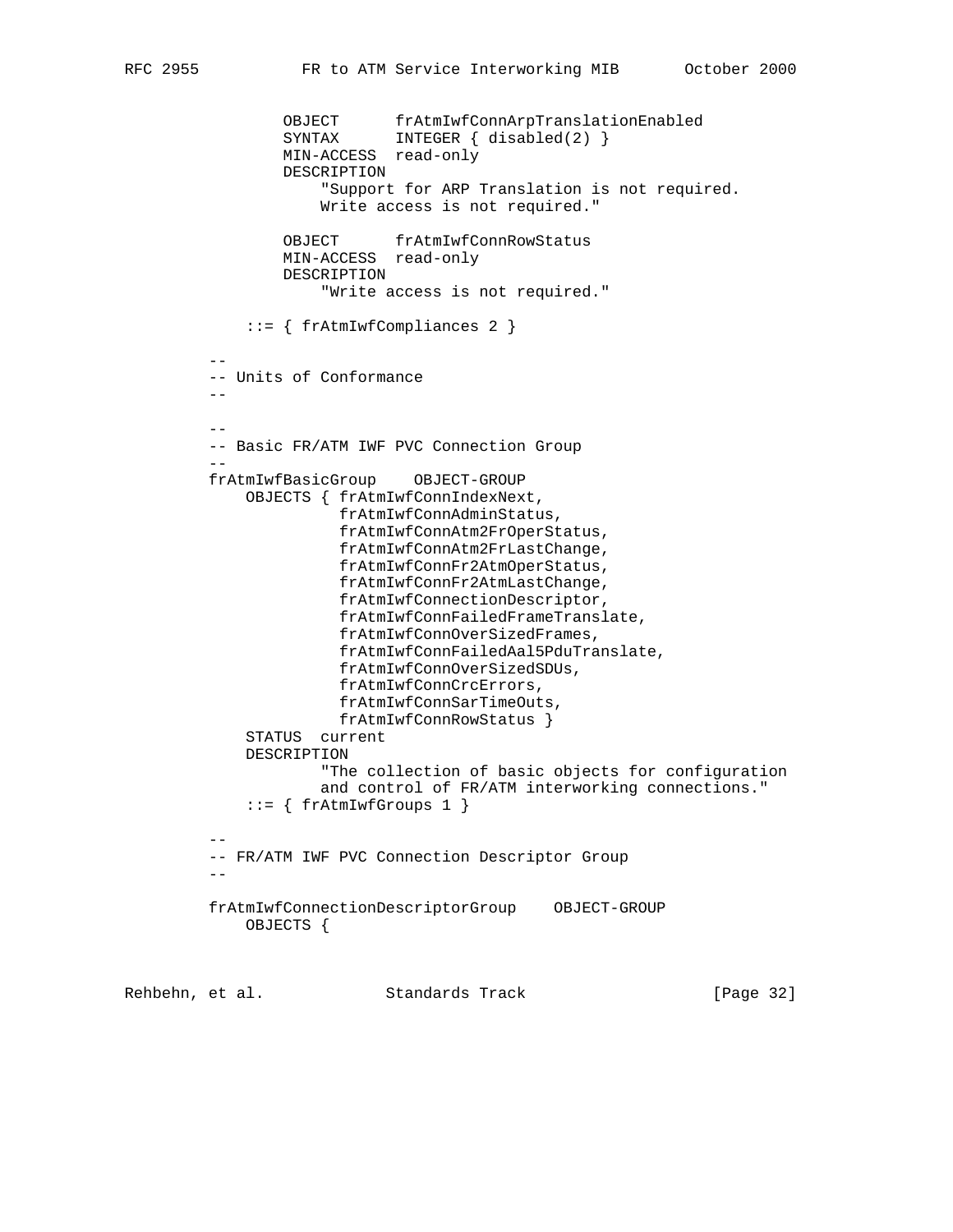```
 frAtmIwfConnectionDescriptorIndexNext,
                 frAtmIwfConnDeToClpMappingMode,
                 frAtmIwfConnClpToDeMappingMode,
                 frAtmIwfConnCongestionMappingMode,
                 frAtmIwfConnEncapsulationMappingMode,
                 frAtmIwfConnEncapsulationMappings,
                 frAtmIwfConnFragAndReassEnabled,
                 frAtmIwfConnArpTranslationEnabled,
                 frAtmIwfConnDescriptorRowStatus
 }
             STATUS current
             DESCRIPTION
                     "The collection of basic objects for specification
                     of FR/ATM interworking connection descriptors."
            ::= { frAtmIwfGroups 2 }
 --
         -- ATM MIB VCL Endpoint Table Augmentation Group
        - frAtmIwfAtmVclTableAugmentGroup OBJECT-GROUP
             OBJECTS {
                 frAtmIwfVclCrossConnectIdentifier
 }
             STATUS current
             DESCRIPTION
                     "The ATM MIB VCL Endpoint Table AUGMENT object
                     contained in the FR/ATM PVC Service Interworking
                     MIB."
            ::= { frAtmIwfGroups 3 }
 --
         -- Notification Group
 --
         frAtmIwfNotificationsGroup NOTIFICATION-GROUP
             NOTIFICATIONS { frAtmIwfConnStatusChange }
             STATUS current
             DESCRIPTION
                     "The notification for FR/ATM interworking status
                     change."
            ::= { frAtmIwfGroups 4 }
         END
```

```
Rehbehn, et al. Standards Track [Page 33]
```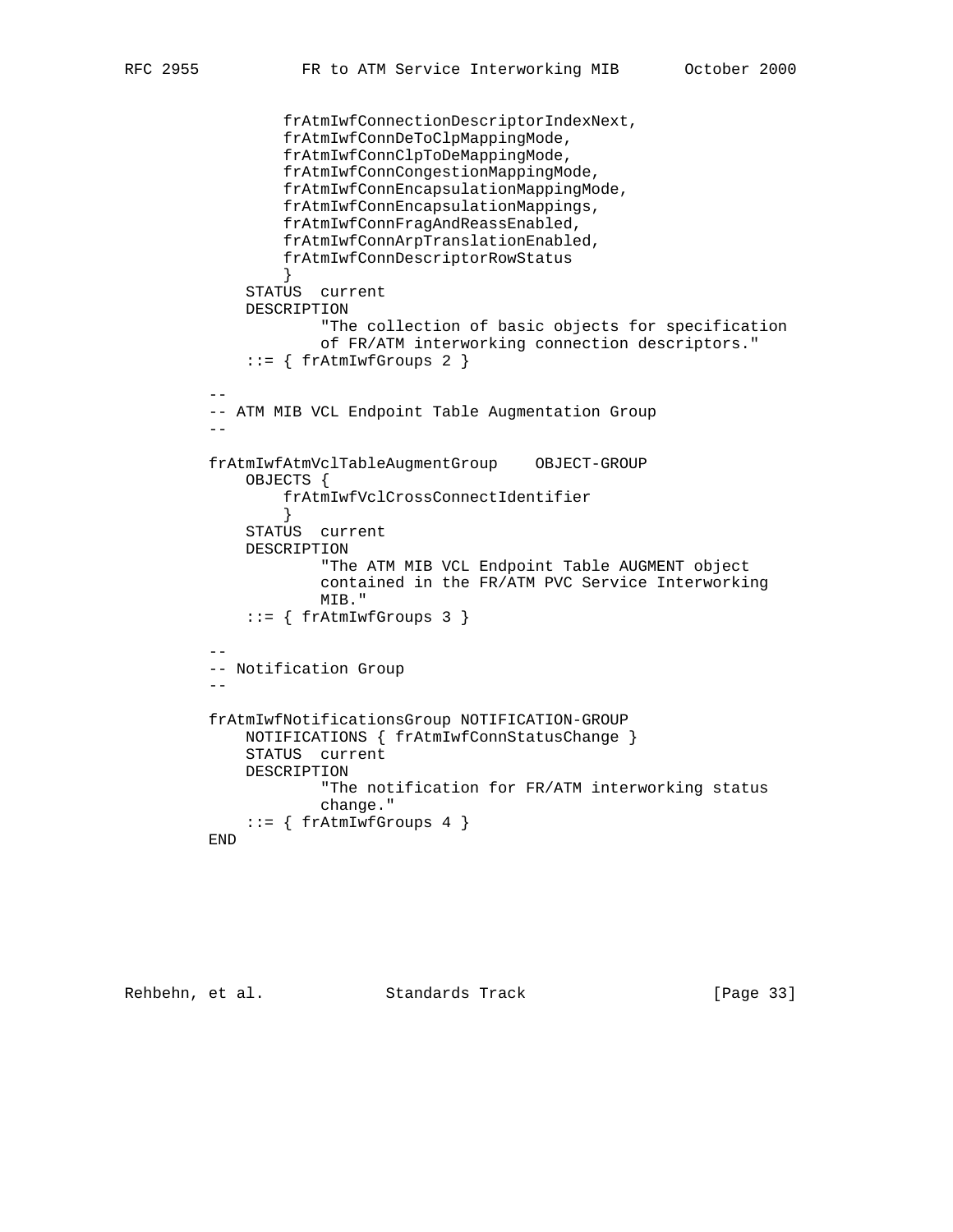### 8. Acknowledgments

 This document was produced by the Frame Relay Service MIB Working Group.

 The Editors thank Bert Wijnen, Kaj Tesink, Keith McCloghrie, and David Perkins for providing many helpful comments and suggestions.

- 9. References
	- [1] Harrington, D., Presuhn, R. and B. Wijnen, "An Architecture for Describing SNMP Management Frameworks", RFC 2571, April 1999.
	- [2] Rose, M. and K. McCloghrie, "Structure and Identification of Management Information for TCP/IP-based Internets", STD 16, RFC 1155, May 1990.
	- [3] Rose, M. and K. McCloghrie, "Concise MIB Definitions", STD 16, RFC 1212, March 1991.
	- [4] Rose, M., "A Convention for Defining Traps for use with the SNMP", RFC 1215, March 1991.
	- [5] McCloghrie, K., Perkins, D., Schoenwaelder, J., Case, J., Rose, M. and S. Waldbusser, "Structure of Management Information Version 2 (SMIv2)", STD 58, RFC 2578, April 1999.
	- [6] McCloghrie, K., Perkins, D., Schoenwaelder, J., Case, J., Rose, M. and S. Waldbusser, "Textual Conventions for SMIv2", STD 58, RFC 2579, April 1999.
	- [7] McCloghrie, K., Perkins, D., Schoenwaelder, J., Case, J., Rose, M. and S. Waldbusser, "Conformance Statements for SMIv2", STD 58, RFC 2580, April 1999.
	- [8] Case, J., Fedor, M., Schoffstall, M. and J. Davin, "Simple Network Management Protocol", STD 15, RFC 1157, May 1990.
	- [9] Case, J., McCloghrie, K., Rose, M. and S. Waldbusser, "Introduction to Community-based SNMPv2", RFC 1901, January 1996.
	- [10] Case, J., McCloghrie, K., Rose, M. and S. Waldbusser, "Transport Mappings for Version 2 of the Simple Network Management Protocol (SNMPv2)", RFC 1906, January 1996.

Rehbehn, et al. Standards Track [Page 34]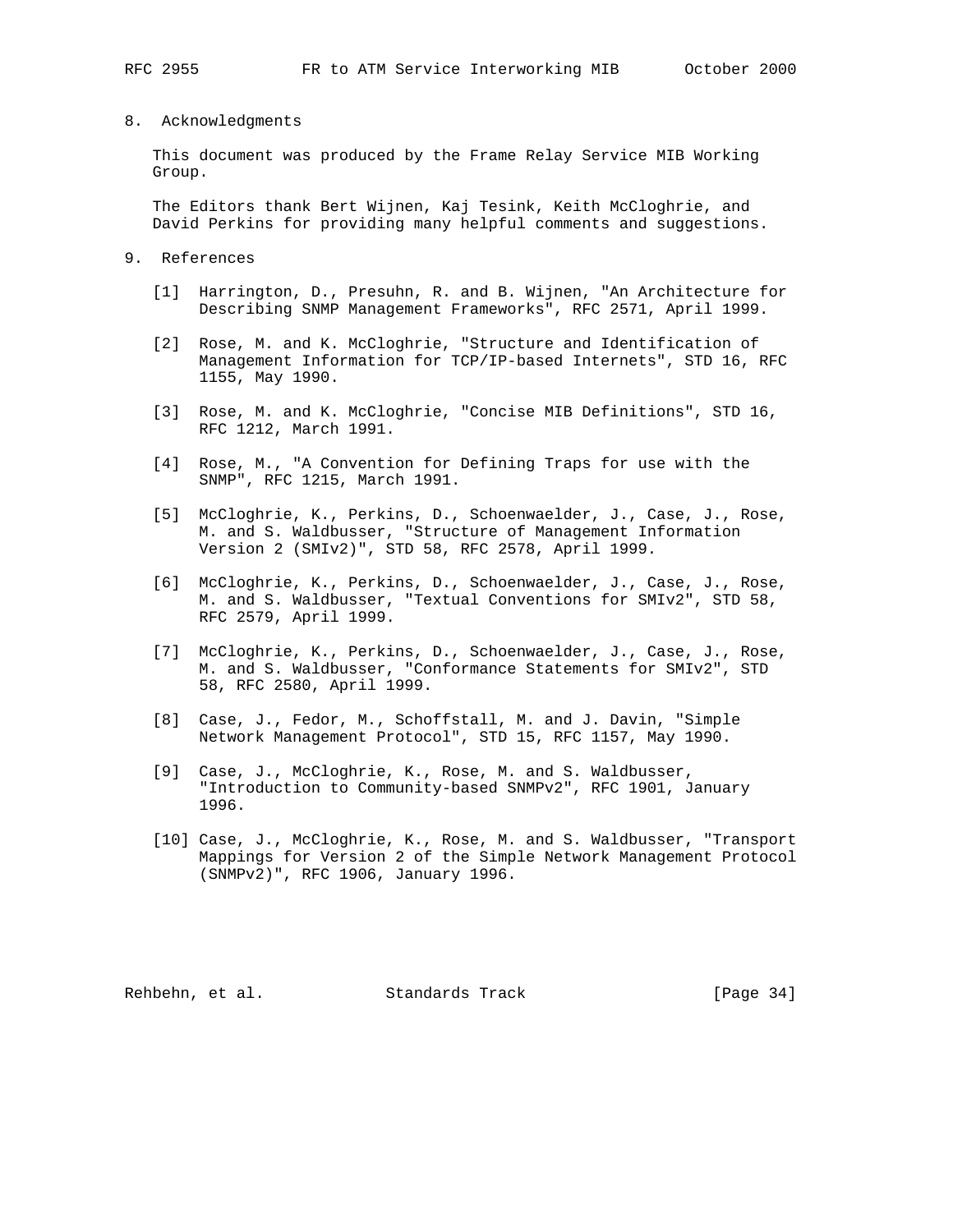- [11] Case, J., Harrington D., Presuhn R. and B. Wijnen, "Message Processing and Dispatching for the Simple Network Management Protocol (SNMP)", RFC 2572, April 1999.
- [12] Blumenthal, U. and B. Wijnen, "User-based Security Model (USM) for version 3 of the Simple Network Management Protocol (SNMPv3)", RFC 2574, April 1999.
- [13] Case, J., McCloghrie, K., Rose, M. and S. Waldbusser, "Protocol Operations for Version 2 of the Simple Network Management Protocol (SNMPv2)", RFC 1905, January 1996.
- [14] Levi, D., Meyer, P. and B. Stewart, "SNMPv3 Applications", RFC 2573, April 1999.
- [15] Wijnen, B., Presuhn, R. and K. McCloghrie, "View-based Access Control Model (VACM) for the Simple Network Management Protocol (SNMP)", RFC 2575, April 1999.
- [16] Case, J., Mundy, R., Partain, D. and B. Stewart, "Introduction to Version 3 of the Internet-standard Network Management Framework", RFC 2570, April 1999.
- [17] Frame Relay/ATM PVC Service Interworking Implementation Agreement, Frame Relay Forum, Document Number FRF.8.1, March, 2000.
- [18] Noto, M., Spiegel, E. and K. Tesink, "Definitions of Textual Conventions and OBJECT-IDENTITIES for ATM Management", RFC 2514, February 1999.
- [19] Rehbehn, K. and D. Fowler, "Definitions of Managed Objects for Frame Relay Service", RFC 2954, October 2000.
- [20] Frame Relay/ATM PVC Network Interworking Implementation Agreement, Frame Relay Forum, Document Number FRF.5, December 20, 1994.
- [21] Tesink, K., "Definitions of Managed Objects for ATM Management", RFC 2515, February 1999.
- [22] McCloghrie, K. and F. Kastenholz, "The Interfaces Group MIB", RFC 2863, June 2000.
- [23] Bradner, S., "Key words for use in RFCs to Indicate Requirement Levels", BCP 14, RFC 2119, March 1997.

Rehbehn, et al. Standards Track [Page 35]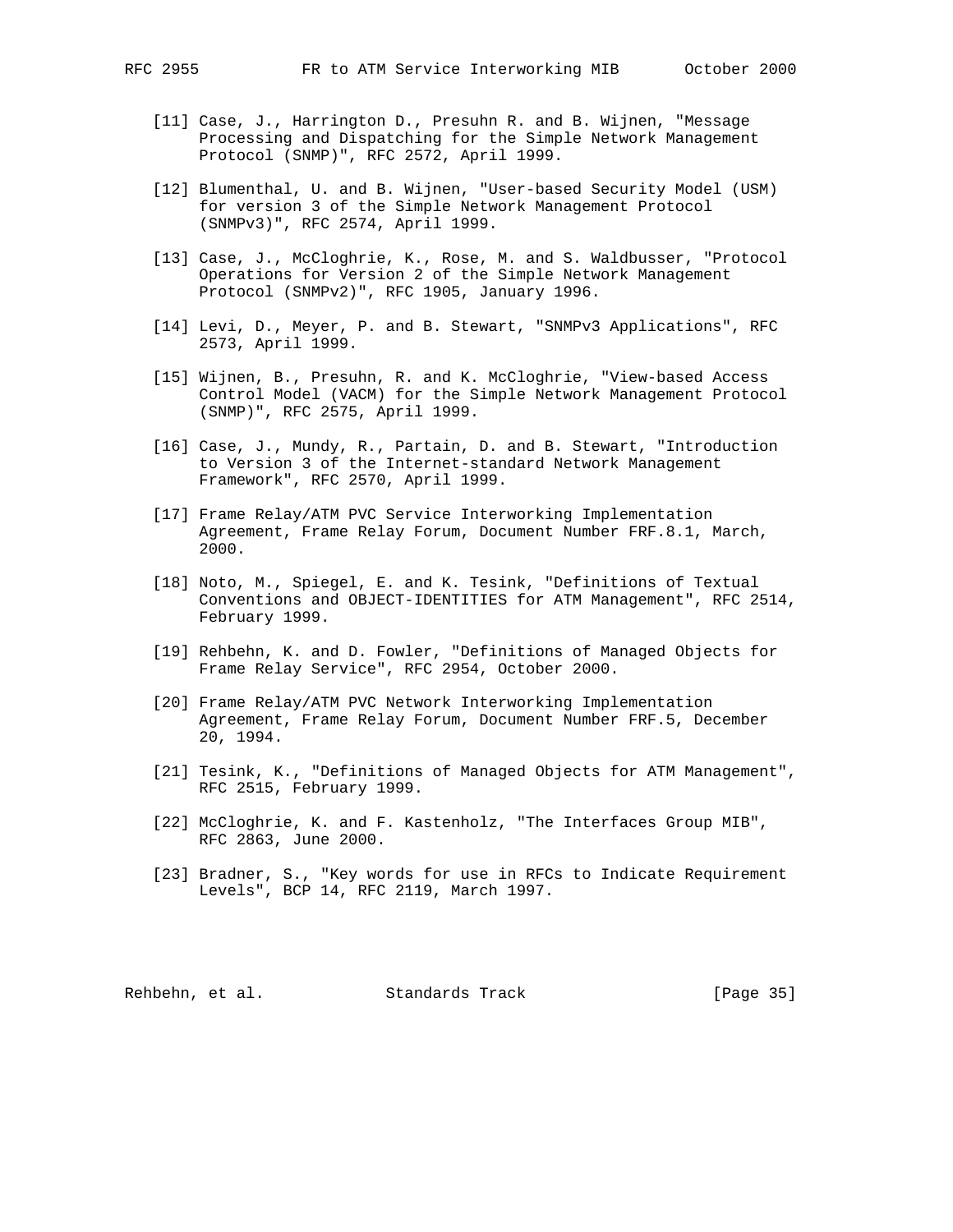- [24] Brown, C. and F. Baker, "Management Information Base for Frame Relay DTEs Using SMIv2", RFC 2115, September 1997.
- 10. Security Considerations

 There are a number of management objects defined in this MIB that have a MAX-ACCESS clause of read-write and/or read-create. Such objects may be considered sensitive or vulnerable in some network environments. The support for SET operations in a non-secure environment without proper protection can have a negative effect on network operations.

No managed objects in this MIB contain sensitive information.

 SNMPv1 by itself is not a secure environment. Even if the network itself is secure (for example by using IPSec), even then, there is no control as to who on the secure network is allowed to access and GET/SET (read/change/create/delete) the objects in this MIB.

 It is recommended that the implementers consider the security features as provided by the SNMPv3 framework. Specifically, the use of the User-based Security Model RFC 2574 [12] and the View-based Access Control Model RFC 2575 [15] is recommended.

 It is then a customer/user responsibility to ensure that the SNMP entity giving access to an instance of this MIB, is properly configured to give access to the objects only to those principals (users) that have legitimate rights to indeed GET or SET (change/create/delete) them.

Rehbehn, et al. Standards Track [Page 36]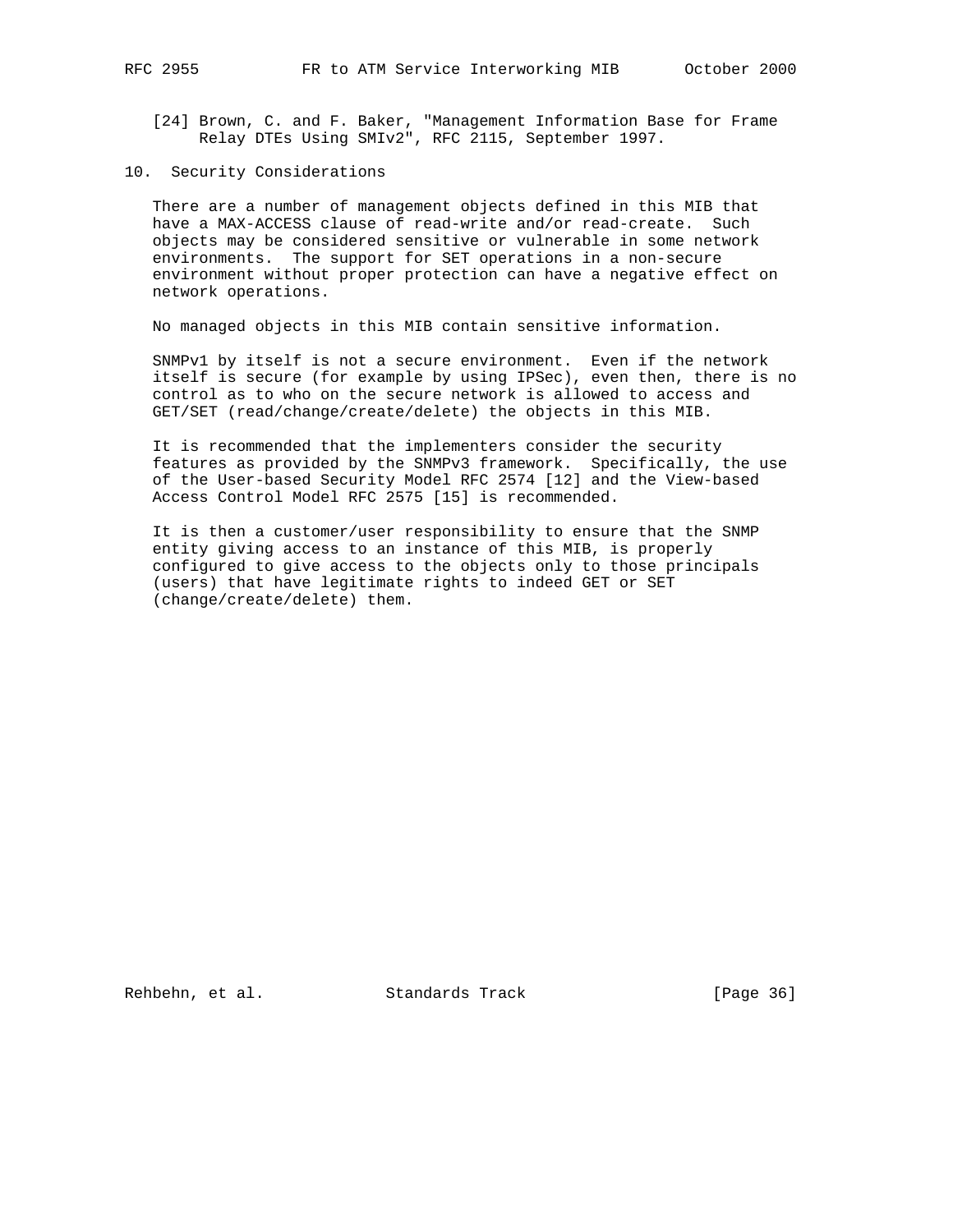# 11. Authors' Addresses

 Kenneth Rehbehn Megisto Systems, Inc. 20251 Century Boulevard Germantown, MD, USA 20874

 Phone: +1 (301) 515-3672 EMail: krehbehn@megisto.com

 Orly Nicklass RAD Data Communications, Ltd. 12 Hanechoshet St. Tel Aviv 69710 Israel

 Phone: +972 (3) 6459588 EMail: orly\_n@rad.co.il

 George Mouradian AT&T Labs, Room 1G-325 101 Crawfords Corner Road Holmdel, NJ USA 07733

 Phone: +1 908 949 7671 EMail: gvm@att.com

Rehbehn, et al. Standards Track [Page 37]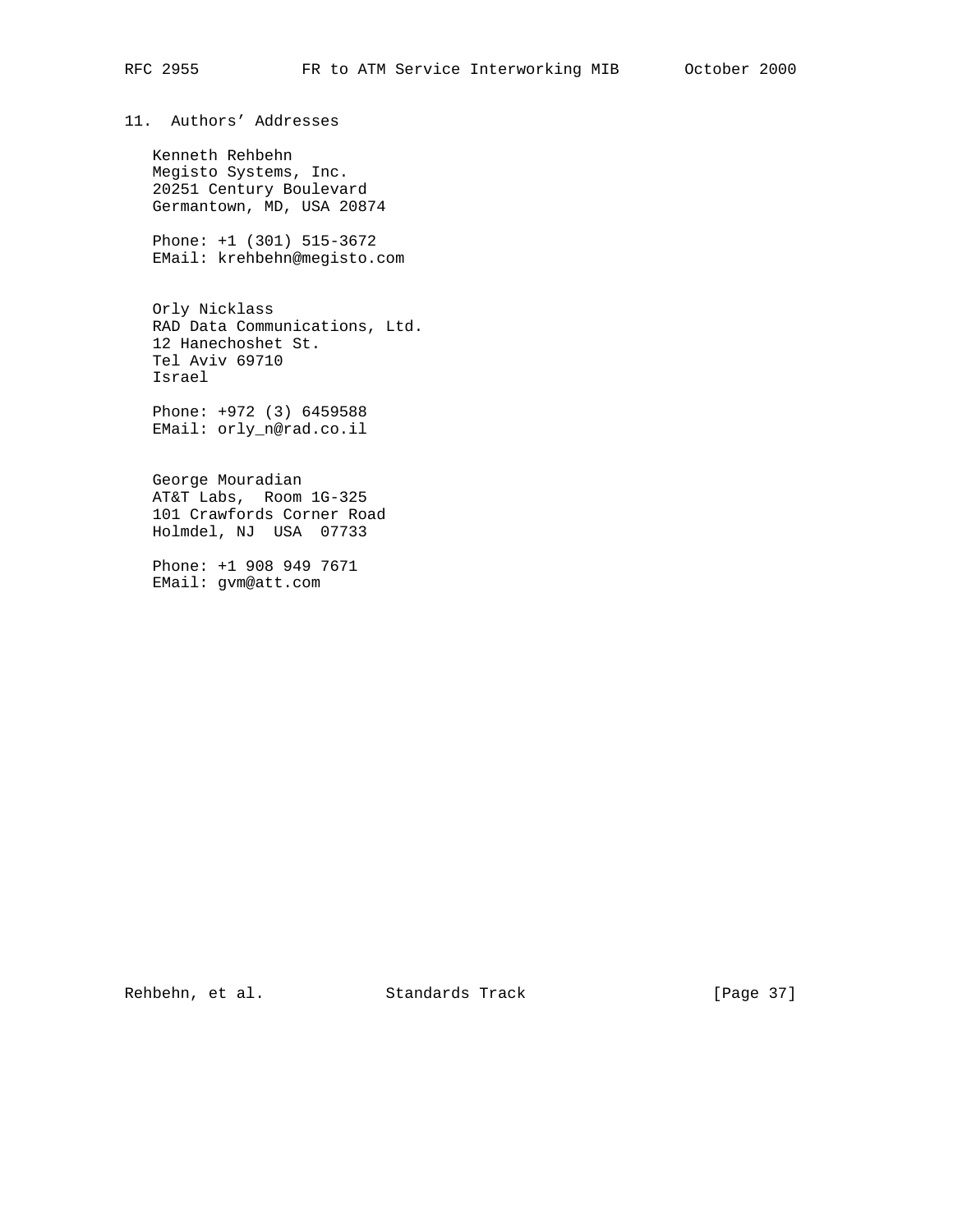# 12. Intellectual Property Rights

 The IETF takes no position regarding the validity or scope of any intellectual property or other rights that might be claimed to pertain to the implementation or use of the technology described in this document or the extent to which any license under such rights might or might not be available; neither does it represent that it has made any effort to identify any such rights. Information on the IETF's procedures with respect to rights in standards-track and standards-related documentation can be found in BCP-11. Copies of claims of rights made available for publication and any assurances of licenses to be made available, or the result of an attempt made to obtain a general license or permission for the use of such proprietary rights by implementors or users of this specification can be obtained from the IETF Secretariat.

 The IETF invites any interested party to bring to its attention any copyrights, patents or patent applications, or other proprietary rights which may cover technology that may be required to practice this standard. Please address the information to the IETF Executive Director.